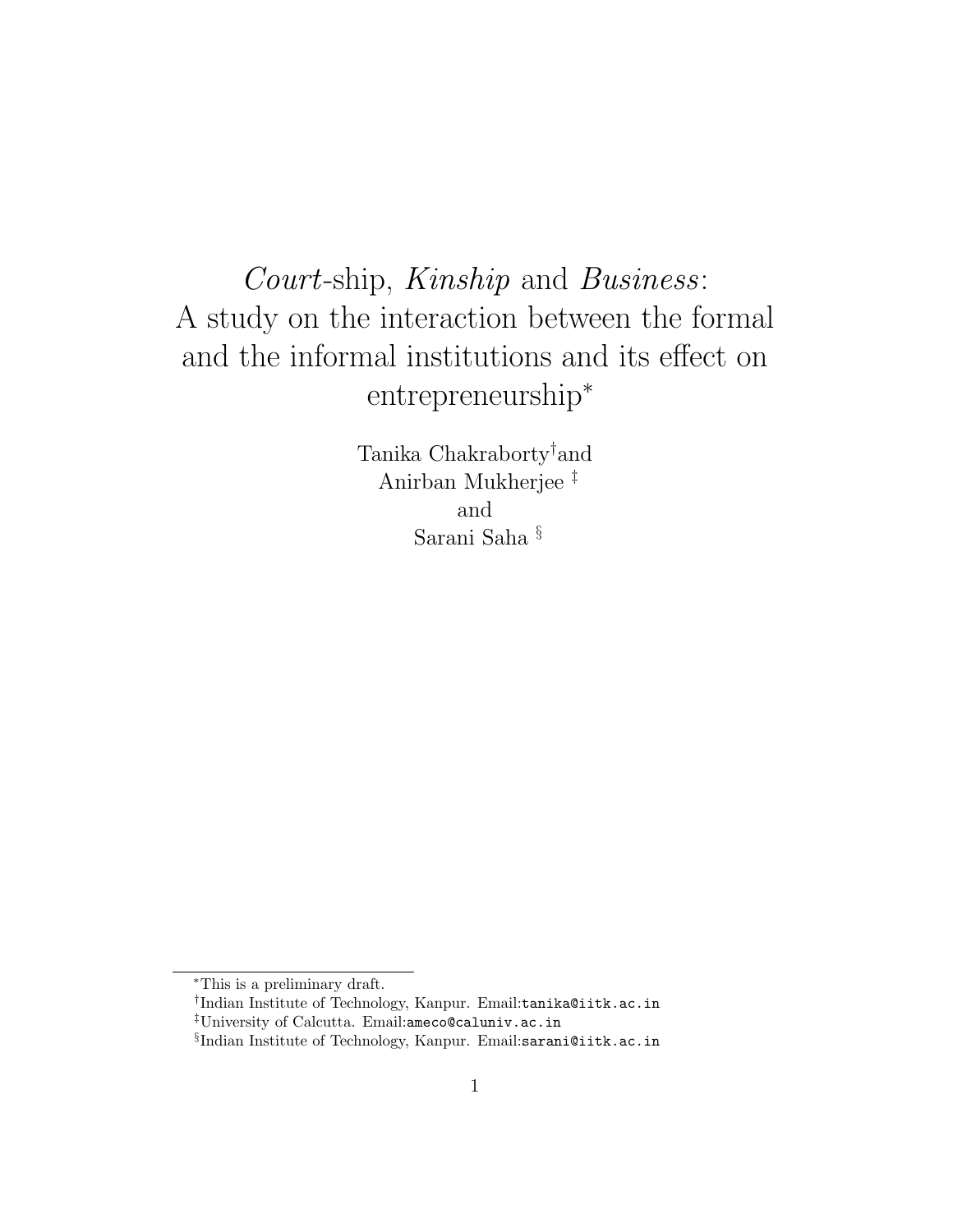### 1 Introduction

Effective contract enforcement is the key to the process of economic development. A contract can be enforced by formal legal court or by informal community courts known as panchayats in South Asia. In less developed societies both types of institutions co-exist often coming in each others way which are well documented in the context of marriage market and common property management (Nagraj, 2010; Yadav, 2009; Chowdhry, 2004; Madsen, 1991; Keremane et al., 2006). However, we have not come across any study that analyzes and estimates the effect of such interaction on economic decision making. In this paper we look at the effect of the interaction between the informal loan network and formal court system on the decision to run a business using both analytical and quantitative methods. We find that the informal network helps in business proliferation when the court system is weak but creates hindrance for the same when the court system is sufficiently strong.

There is a consensus among economists that better institutions encourage capital accumulation and subsequent growth (Acemoglu et al., 2001, 2002; Rajan and Zingales, 1998). However, the existing empirical literature on the effectiveness of formal institutions mostly look at the institutions of property rights which prevent the elites from expropriating. One exception is the paper by Acemoglu and Robinson (2003) which distinguishes between the effects of property rights institutions and contracting institutions on growth. Using a cross country data set they found that while good property right institutions have positive effect on growth, the effect of contracting institutions is not robustly significant. This result is counter intuitive and one possible reason could be that their data, which only measures the quality of formal contracting institutions fails to account for the role of informal network based institutions. Evidence shows that in the absence of effective formal courts of law, business often thrive under the informal institutions (Biggs and Shah, 2006; McMillan and Woodruff, 1999). In fact, the caste system prevailing in India can also be seen as a grand mechanism of contract enforcement using the reputation mechanism (Freitas, 2006). The key to the success of such reputation based mechanism is information about one's past action (therefore reputation) flowing in the community network (Ghosh and Ray, 1996; Rosenthal and Landau, 1979; Kandori, 1992). Many credit institutions in less developed countries such as ROSCA in East Asia (Besley et al., 1993)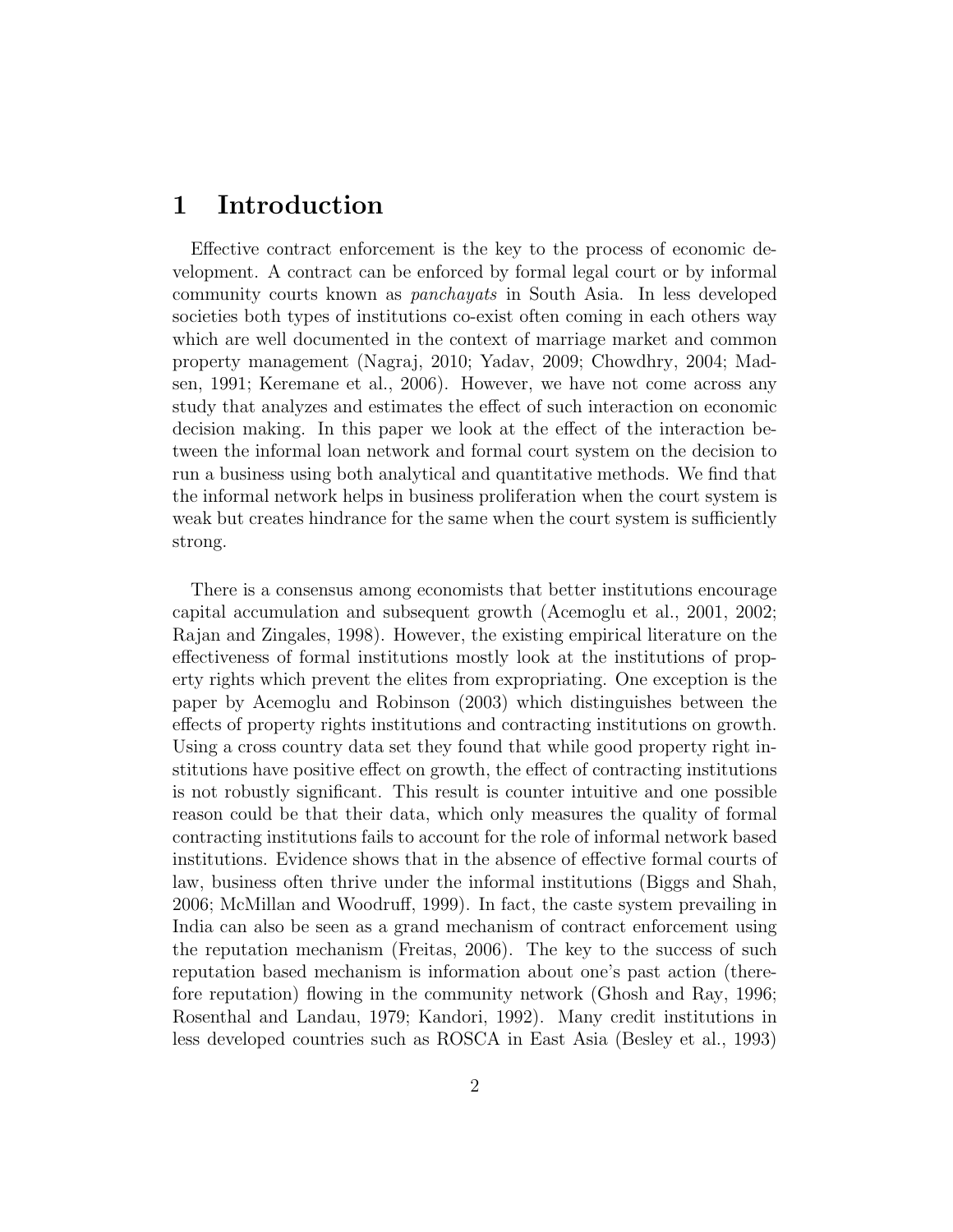and Grameen Bank in Bangladesh (Ghatak, 1991) crucially depend on such information flow within communities. The use of community level information for enforcing contracts was also ubiquitous in medieval Europe (Greif et al., 1994; Greif, 1993; Slivinski and Sussman, 2009).

Besides the general literature on institutions and its impact on economic growth, this paper is also related to the role of network in credit provisioning. Network membership which is often characterized by caste or ethnicity may work both in positive and negative ways. Community membership can increase the probability of getting loan if one's own community controls the supply of loan as a number of studies found in the African context (Biggs and Srivastava, 2002; Fafchamps, 2000, 2003; Gajigo and Foltz, 2010; Fisman, 2003). On the other hand it may also decrease the probability if the credit granting authority has any negative bias towards the credit applicants ethnicity. This result has been confirmed by various studies in the context of the United States (Blanchflower et al., 1998; Fairlie and Robb, 2007).

However, most of these papers mentioned above look at the formal and informal institutions as separate phases of development – the informal system getting replaced by the formal ones in due course of development. At best some authors have adopted a dual sector approach – making formal and informal two parallel set of rules without interfering with one another (Straub, 2005). But in reality, formal and informal institutions interact and mutually constitute each other. In less developed countries de facto practices are quite different from *de jure rules* – and these differences are often shaped by the interaction between formal and informal institutions. The only theoretical exposition of such interaction that we have come across is Dixit (2004) where he argues that the development of formal may have a detrimental effect on the informal mechanism. The informal system relies heavily on the reputation mechanism where someone with a reputation of cheating does not get a job within his/her community. People using formal contract however do not care about reputation – punishment under formal contracting is direct and enforced by third party (fine, imprisonment). Hence one can always cheat someone using the reputation mechanism and then find the next employment with another employer using formal contract.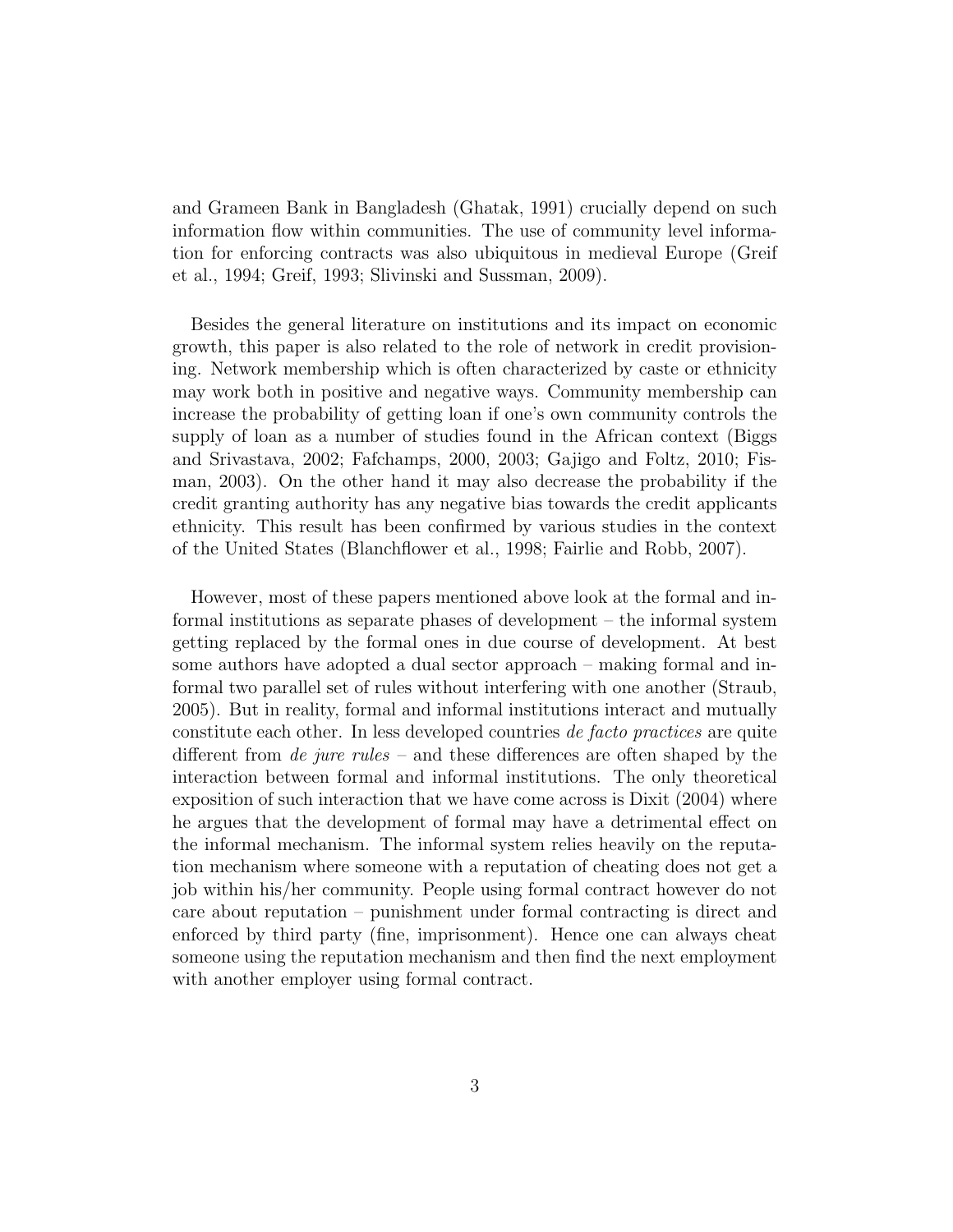We can expect such interaction will have stronger impact on small and medium scale enterprises than on their large scale counterparts. This is because small and medium size business often avoid accessing formal courts for its high costs. In India, the use of informal contracts are ubiquitous among SMEs. Harriss-White (2010) finds that in absence of effective formal institutions Indian SME s are largely regulated by what she calls "social regulation". This is nothing but informal institutions working through community network and reputation mechanism. There are very few papers on the impact of the formal court system on business decisions in India. In one such paper Chemin (2010) finds that reforms in civil court procedure leads to lower breach of contract, higher access to capital and building of new capacity in India. However, what Chemin finds is an average effect of more efficient courts. His research does not look whether the effect is different for areas with different initial conditions such as presence of caste panchayat. Our contention is that the effect of better legislation on business decisions will critically depend on these initial conditions. The two institutions might come in the way of each other producing undesired results in places where traditional, community based dispute resolving systems are widespread.

Our paper is also very closely related to the literature which looks at the interaction between social capital and formal institutions. In one such paper, Guiso and Zingales (2004) looked at the effect of social capital on financial decisions by using a data set on Italy and found that in high social capital areas people are more likely to use formal checks, invest less in cash and more in stock, have higher access to institutional credit and make less use of informal credit. The effect of social capital is stronger in areas with weaker legal enforcements. In a similar line of research, Karlan (2005) used experimental approach to find the effect of social capital on financial decisions. He made his subjects play the trust game and then use the result of trust game to predict their financial outcomes such as savings, default and dropping from the lending group. Our paper, in a broad sense, is also related to the literature which looks at the role formal institutions and informal norms in the management of common property resources. For example, Sandner (2003) looked at the interaction between formal institutions and norms of Kuna community in central America for preservation of marine resources. He shows that erosion of norms and insufficient development of formal institutions can lead to over exploitation of marine resources.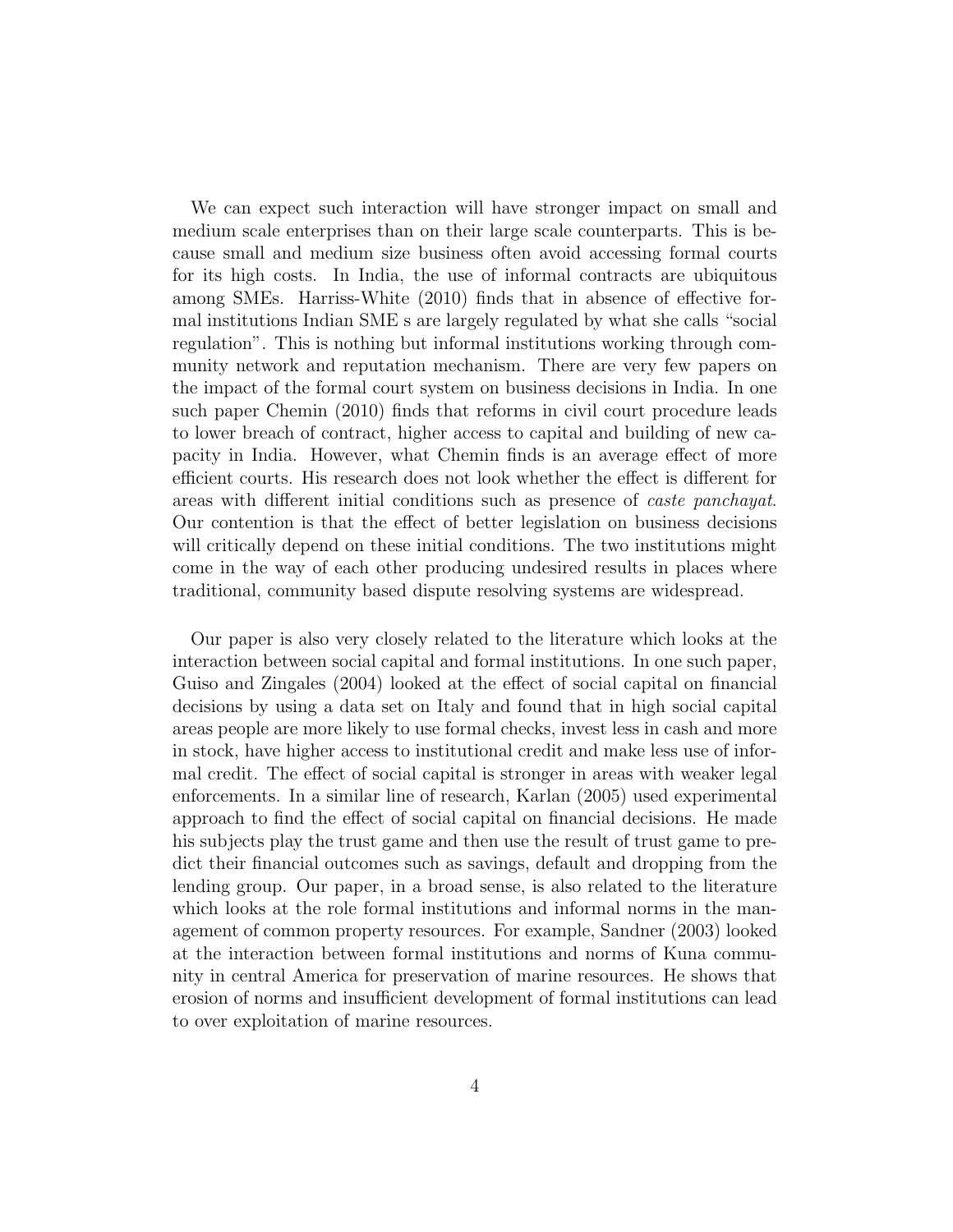The paper is arranged as follows. In the next section we present an analytical model whose result is tested using a data set in the empirical section.

### 2 Model

#### 2.1 Agents: Contractors and Entrepreneurs

There is a pool of potential entrepreneurs who produce a good G. For producing the good G they need an input X which is supplied by a set of contractors who come from a traditional X producing caste C. The entrepreneurs however may come from both the traditional caste (C) and outside caste (NC). The production of the input requires high skill but only a fraction of the caste C received the training from their ancestors – we call them High type contractors. The rest of the contractors who we call Low type do not have the necessary skill to supply the input. Therefore, if a low type is chosen the entrepreneur makes zero profit. Whether a contractor is High type is a common knowledge within the C caste but not outside. So, when a contractor from C caste asks for work a typical NC entrepreneur cannot tell whether the contractor has the appropriate skill. This however is a common knowledge for a C entrepreneur. For an NC entrepreneur the first problem is to distinguish between the High and the Low type.

However, there is a second level of problem as well – the problem of moral hazard. Even after a High type contractor is selected, he may supply bad quality input instead of good quality input as it saves effort cost for the contractor. Note that using a bad quality input for producing G is worse than hiring a Low type contractor. A Low type contractor is a fraud who does not have the skill to produce the input even of bad quality. Hence, from an entrepreneurs perspective, a High type supplying bad quality input yields a better outcome than hiring a Low type contractor who cannot supply any input. We write the condition as follows:

$$
0 < \kappa < \pi^B < \pi^G \tag{1}
$$

where  $\kappa$  is the reservation income of the entrepreneur.  $\pi^{j}$  is his income by hiring high type contractor where the contractor supplies quality  $j$  input  $(j = B, G)$ . If the entrepreneur hires the Low type contractor he gets 0 profit which is less than his reservation pay-off. Hence, while choosing a contractor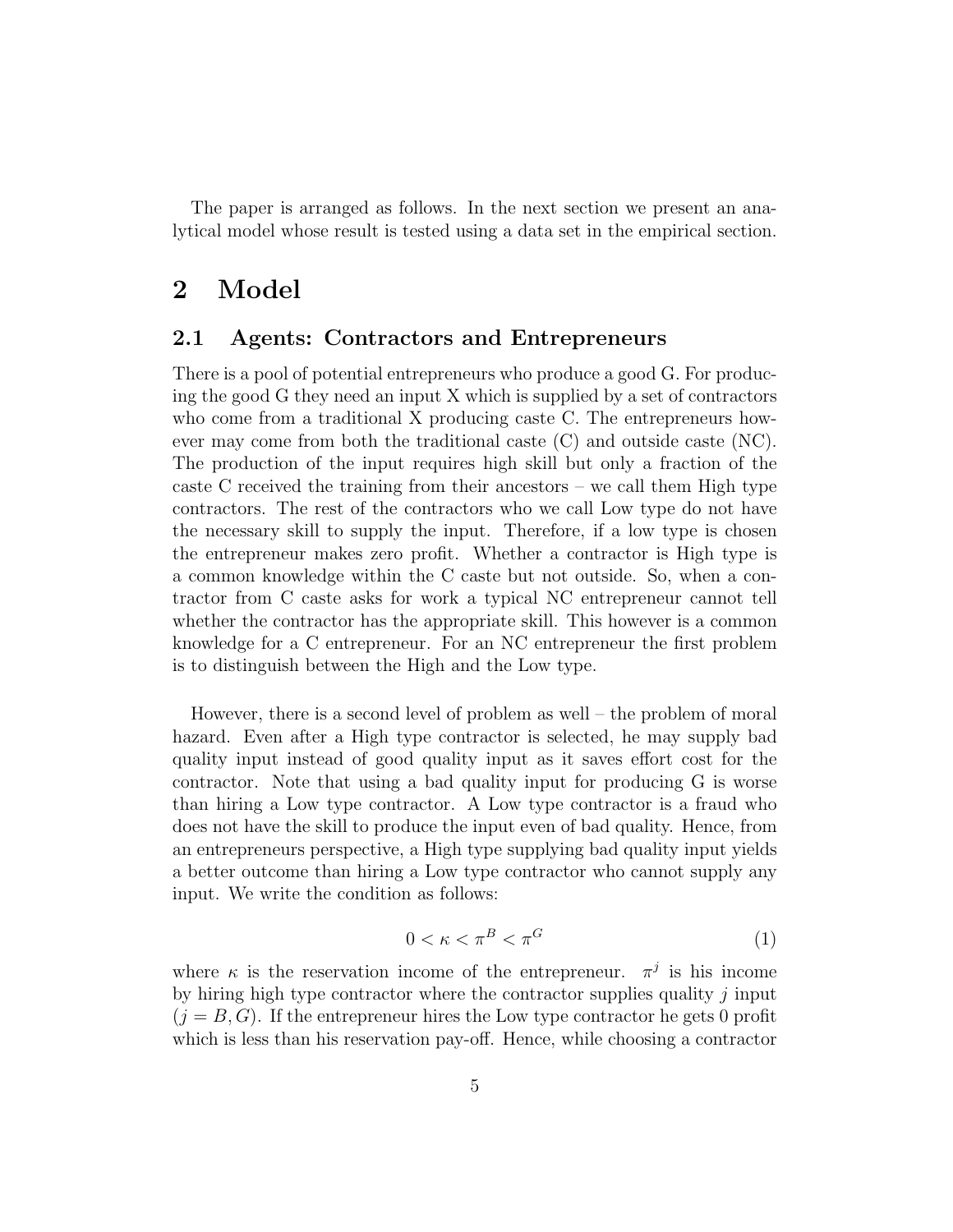faces two types of problems. The first one is a typical problem of adverse selection while the second one is of moral hazard.

The entrepreneurs can be characterized in two dimensions: caste identity and ability. An entrepreneur i is endowed with business skill  $\theta_i$  and the skill is distributed according to the distribution  $\phi$ . An entrepreneur *i*'s output  $y_i$  is positively related to his ability. There is another dimension of any entrepreneur – either he belongs to a traditional business caste (C) or does not belong to that caste (NC). However, the distributions for theta are the same for C and NC type entrepreneurs. The main difference between C and NC types is in terms of accessing informal institutions – only C type entrepreneurs can access the informal network for adjudicating any dispute with the contractors. However, both C and NC type entrepreneurs can access formal court. Remember that the quality of an input (good or bad) cannot be verified by the court. Hence, the court is only useful if a Low type contractor misrepresented himself as a High type and took money for supplying the input.

The entrepreneur faces two levels of problems where finding a High type is the first level of problem. In the second level, the entrepreneur has to ensure that the High type is not behaving opportunistically  $-$  i.e. not supplying bad input after being hired.

#### 2.2 Institutions

Let us now elaborate the role of institutions in solving the two types of problems mentioned above. There are two types of contracting institutions available in the economy. One is formal courts characterized by third party enforcement and the second is informal network characterized by reputation based mechanism. These two institutions solve the problem of asymmetric information in two different ways.

The informal network of C members possess the information regarding its member's skillfulness. Hence, belonging to the caste network can solve the problem of adverse selection for a C entrepreneur. But NC entrepreneurs cannot access this information. Instead, they can sign a formal contract with a possible contractor and if it turns out that the contractor does not have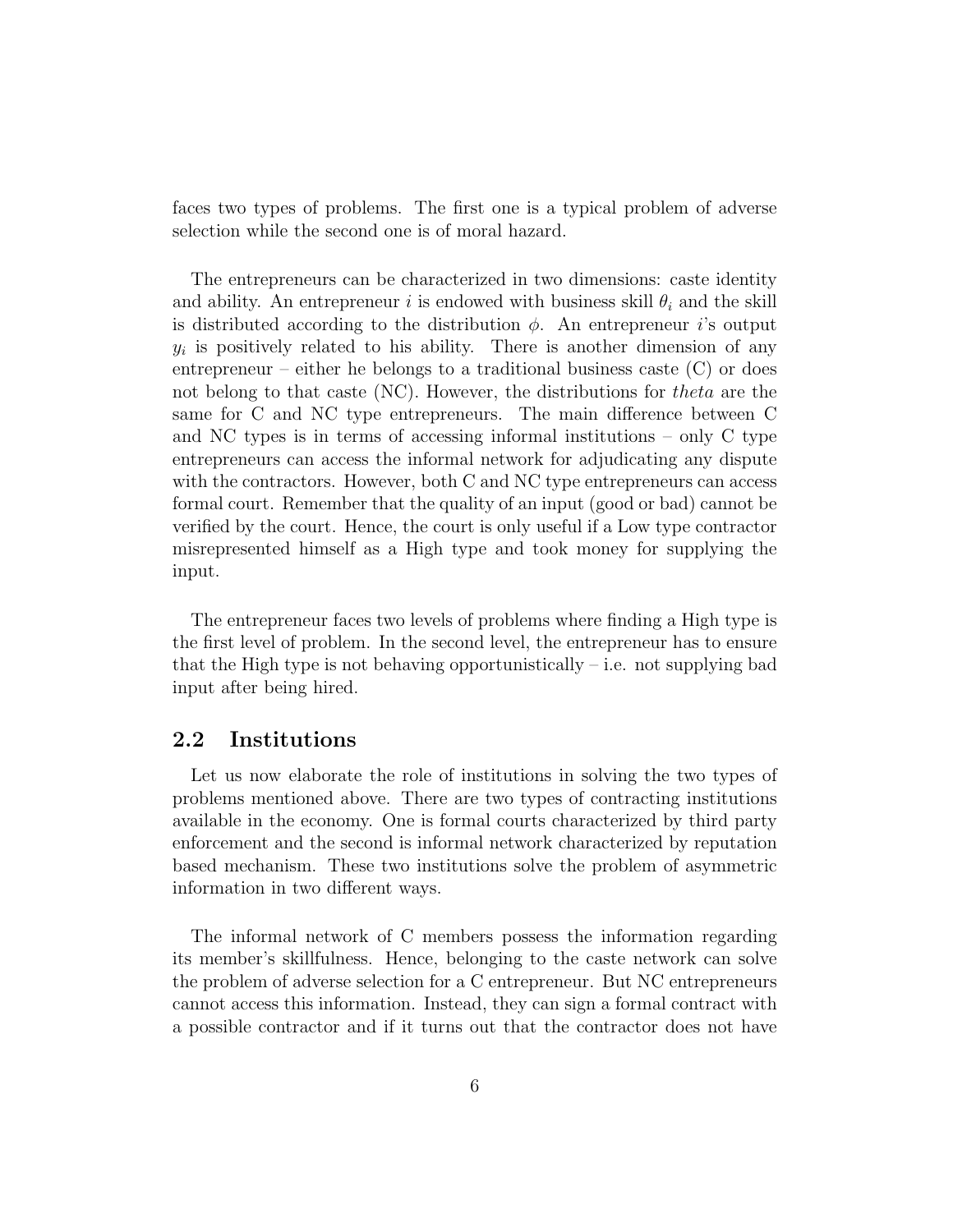the necessary skills to make X, the formal court can punish the contractor. Hence, with a sufficiently strong formal court, Low type caste members will not pose as a High type member.

The second (moral hazard) problem however cannot be solved by any third party as the quality of the input is not verifiable by the third party. Only the entrepreneur can find out the quality of the input and the punishment she can inflict is not hiring a cheater contractor for subsequent periods. The monetary value of the punishment can be measured by wage that a contractor loses if he is fired. We follow the efficiency wage theory framework proposed by Shapiro and Stiglitz (1984) and Greif (1993) for analyzing the solution to the moral hazard problem.

#### 2.3 Adverse Selection Problem: The role of court

We have already mentioned that there are two types of problem that an entrepreneur faces: Low type posing as High type and after recruitment, high type supplying bad quality input. From the entrepreneur's point of view low type contractor (who can only supply zero input) is worse than hiring a high type who supplies bad quality. There are two ways of catching and punishing a Low type. The informal network contains the information about Low type contractors i.e. everybody in the caste knows which member in the caste does not have the necessary training to produce X. Hence, no Low type contractor is hired by a C type entrepreneurs. For NC entrepreneurs, there is no way they can have the information about one's true type. However, ex-post they can file lawsuit against the Low type posing as High and get the Low type punished with probability  $\sigma$ . Hence  $\sigma$  is the quality of the formal court. Mimicking the High type is not worthwhile for the low type if

$$
\sigma(P - M) + (1 - \sigma)(P) < 0 \tag{2}
$$

where  $P$  is the price that the low type gets by posing as the High type and M is the penalty he pays if he gets caught. The reservation pay-off of the Low type is 0. The condition tells us that there will be no Low type posing as High type if

$$
\sigma > \frac{P}{M} = \sigma^* \tag{3}
$$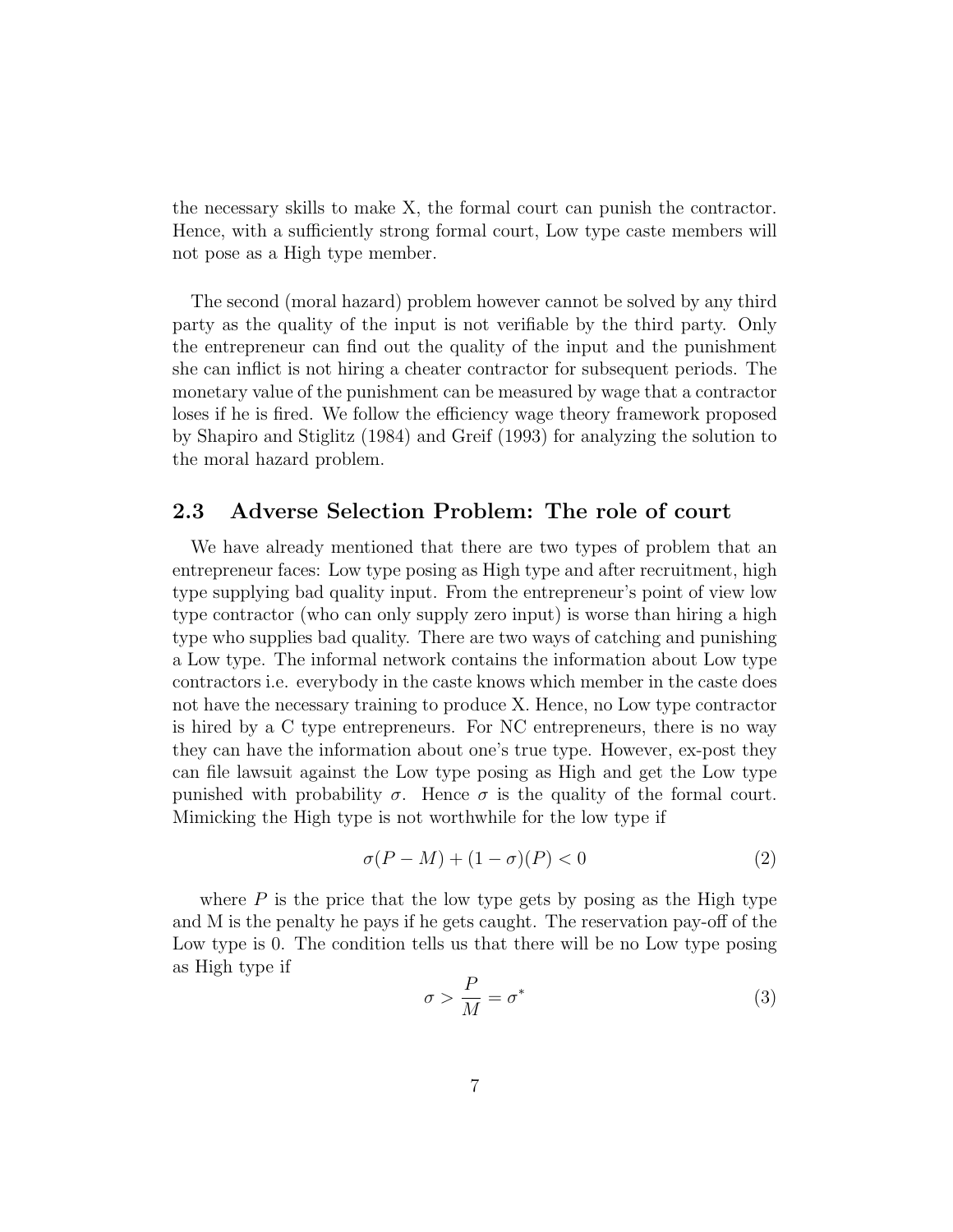For  $\sigma < \sigma^*$  the quality of formal institutions is so bad that Low type can mimic High types and get away with it. This makes the NC type entrepreneurs find that it is not worthwhile to join the market. For low enough sigma, all low types mimics as high type and given that C type entrepreneurs already know who is low type, there is a very high probability that NC type entrepreneurs are matched with Low type. This leads to our first theorem:

**Theorem 2.1** For a sufficiently high quality of formal institutions  $(\sigma^*)$  Low types do not find it worthwhile to mimic the High type and as a result NC entrepreneurs enter the market.

#### 2.4 The Moral Hazard Problem

We start with the case where  $(\sigma < \sigma^*)$  and only C type entrepreneurs operate. C entrepreneurs solve the adverse selection problem of selecting the High type through the information network. Hence, they face the moral hazard problem only – the problem of ensuring that High type supplies good quality input.The entrepreneur can solve the problem by offering a payment to the contractor so that cheating pay-off is less than honesty pay-off.

The contractor supplies one unit of the input to the entrepreneur and gets a payment  $\rho$ . If he supplies bad quality input he saves some cost  $\eta$  but at the end of the period gets fired. However, there is an exogenous probability of terminating the contract given by  $q$ . In that case, if the contractor is honest, he is hired again. For characterizing the honesty inducing equilibrium we define the following expressions:

The pay-off for an honest agent is given by

$$
V_h = \rho + \beta (1 - q)V_h + qV_h^u \tag{4}
$$

where  $\beta$  is the discount factor and  $V_h^u$  is the pay off for an unemployed honest agent. The pay off of an unemployed cheater who remains honest if given another chance is given by

$$
V_c^u = \beta p_c V_h + \beta (1 - p_c)(\overline{\omega} + V_c^u)
$$
\n<sup>(5)</sup>

where  $\overline{\omega}$  is the reservation pay off of the contractor.  $p_c$  is the probability of rehiring someone who have cheated in the past. The pay-off of an honest unemployed is given by

$$
V_h^u = \beta p_h V_h + \beta (1 - p_h)(\overline{\omega} + V_h^u)
$$
\n<sup>(6)</sup>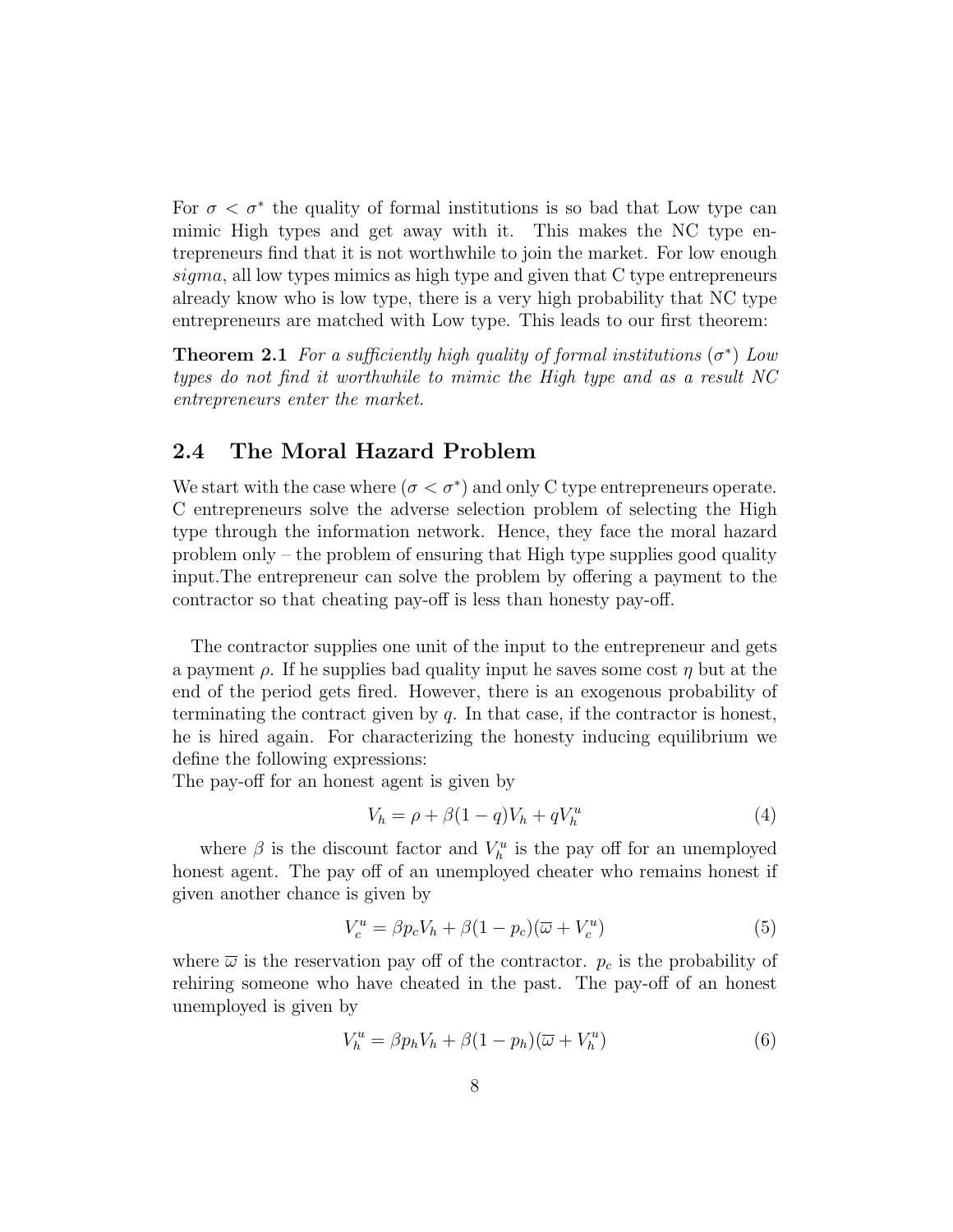where  $p_h$  is the probability of rehiring someone who have been honest in the past. The wage that prevents contractors from cheating one time must satisfy the condition  $V_h \geq \eta + V_c^u$ . It is easy to understand that no entrepreneur has any incentive to pay a wage more than the minimum honesty inducing wage.

**Theorem 2.2** The honesty inducing wage is rising in the probability of rehiring a cheater agent

We provide the formal proof in the appendix. But the intuition of this theorem is quite straight forward. The only punishment an entrepreneur can inflict is firing the agent which involves the monetary cost of the forgone wage. If the cheater agents can easily be rehired the cost of losing the current job is low. In that case the input price (that he misses because of getting fired) needs to be big enough to prevent one from cheating. So we find  $\rho^* = \rho(p_c), \rho' > 0$ . We assume that that caste members will not appoint a contractor who has cheated another caste member i.e. in all C member environment  $p_c = 0$ . However, an NC type contractor cannot access any such information. Hence, she cannot distinguish between an agent who cheated in the past and the one who did not. For her  $p_c = p_h > 0$ . This leads to the next corollary:

Corollary 2.3 The honesty inducing wage for the NC entrepreneurs is higher than that for the C entrepreneurs.

#### 2.5 The Interaction Effect

In this section we shall review the interaction effect between the formal and the informal institutions and its effect on the volume of business. In the previous sections we have assumed that there is one homogeneous caste network where the probability of rehiring a cheater is zero. We now extend this set up by introducing heterogeneity in terms of caste network. We assume that there are  $n$  districts and each district  $j$  is characterized by network size  $\nu_j$ . We further assume that the probability of rehiring a cheater is a falling function of the network size.

$$
p_c^j = g(\nu_j) \tag{7}
$$

where  $g' < 0$ . This assumption implies that in a district characterized by big network, a large number of people know about one's cheating history and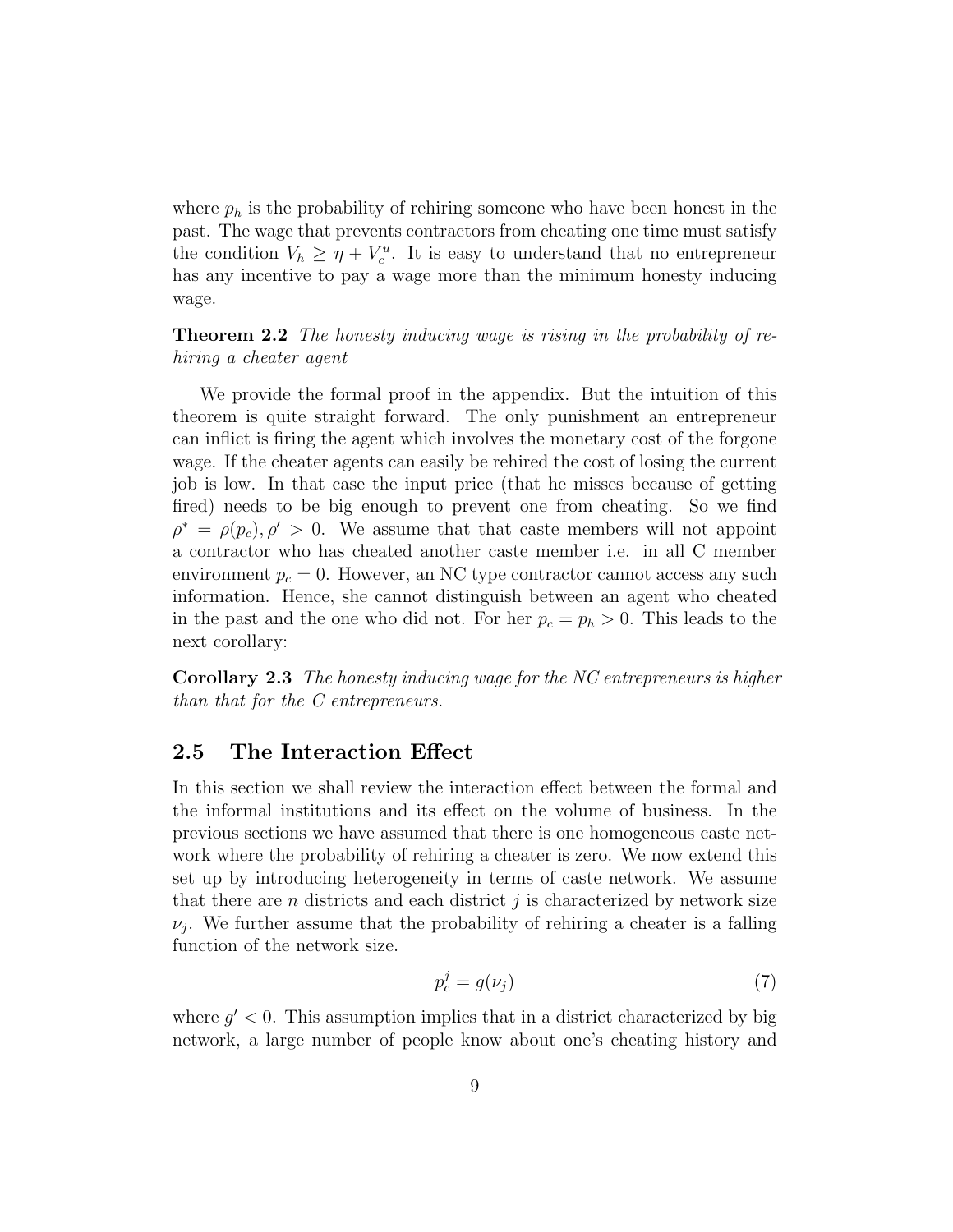the cheater finds it difficult to get a job. In this section we elaborate how the improvements in the formal court system affects districts with different degree of network differently. First we analyze how the improvements in the formal court system affects the C type entrepreneurs.

NC type entrepreneurs can only enter the market if the formal institutions are good enough to solve the adverse selection problem. Hence, a good court allows the NC entrepreneurs to enter the market. Once in the market, the NC entrepreneurs solve the moral hazard problem the same way the C entrepreneurs solve the problem i.e. paying the honesty inducing price. But the entry of NC entrepreneurs will have an indirect impact on the C entrepreneurs as the equilibrium price for the input will go up reducing the profit margin of the existing C entrepreneurs. This determines the number of C entrepreneurs. Who are the C entrepreneurs running business? The entrepreneurs with ability  $\theta_i$  will be in business such that

$$
y_i \ge \rho^* \tag{8}
$$

where  $\rho^*$  is the equilibrium price for the input. Solving (7) for equality we get lowest ability entrepreneur that can be in the business  $\hat{\theta} = \theta(\rho^*)$  where  $\hat{\theta}$  is rising in  $\rho^*$ . From this we get our next proposition

Theorem 2.4 The cut-off ability level of the entrepreneurs is a function of the input price and the cut-off goes up as the input price goes up

If the equilibrium input price  $(\rho^*)$  goes up, only the entrepreneurs with sufficiently high ability can stay in the market. As the input price goes up following the entry of the NC type entrepreneurs the cut-off ability level goes up. Let us now look at the number of business following the entry of the NC entrepreneurs. Entry of the NC entrepreneurs increase the number of NC business, but it decreases the number of the C entrepreneurs as the cut-off ability level gets revised. Hence, theoretically the net effect is ambiguous making the empirical investigation important.

Suppose the number of possible caste entrepreneurs is  $M_c$ . In period 0 with we do not have any NC entrepreneur in the market. So the number of business is equal to the probability that a potential C entrepreneur will start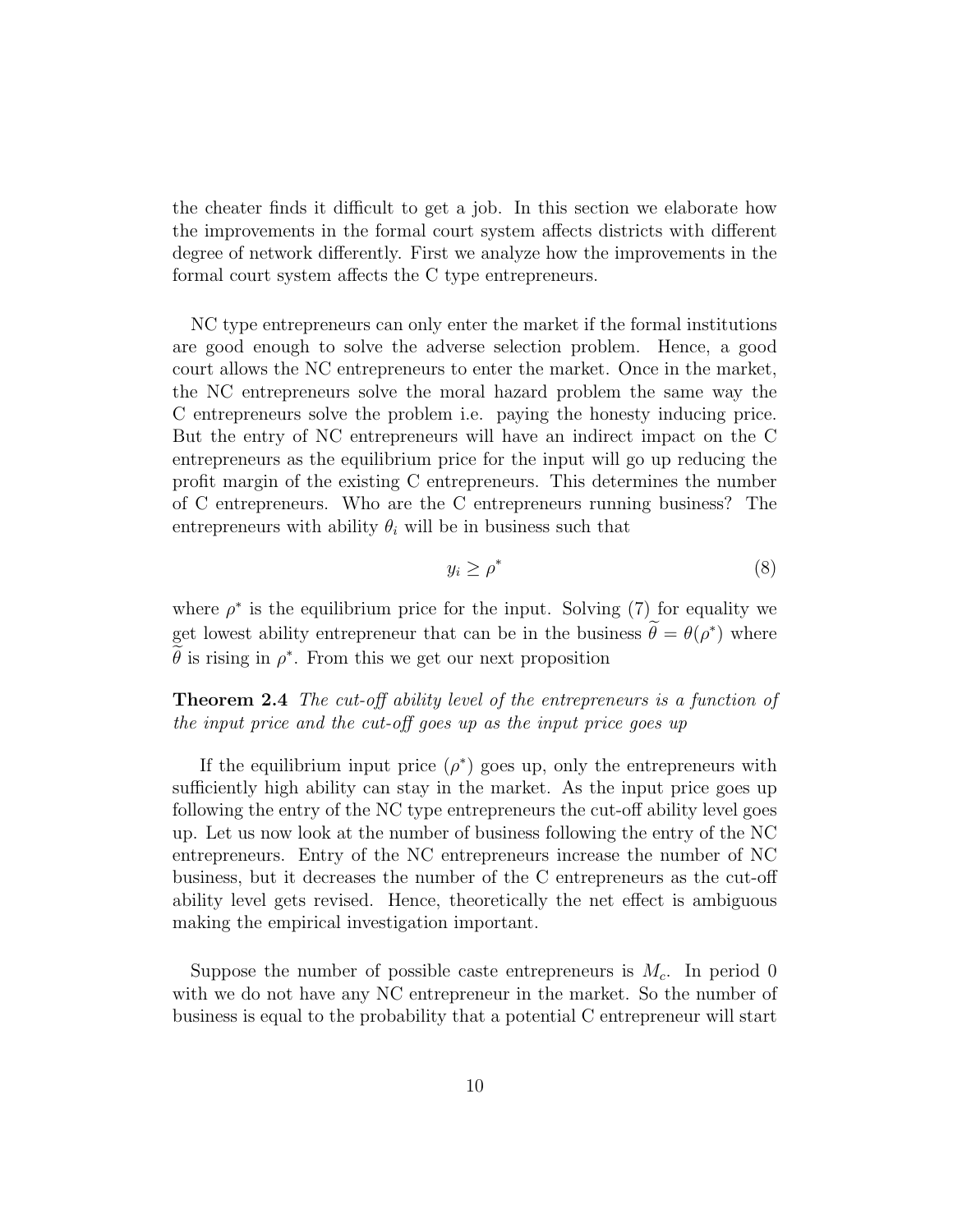a business times  $M_C$ . Suppose in period 0 the cut off ability level was  $\theta_0$ . Hence the total number of business is given by

$$
B_0 = M_C \times (1 - \Phi(\theta_0))
$$
\n<sup>(9)</sup>

In period 1, NC entrepreneurs enters and as a result input price goes up moving the cut-off ability level to  $\theta_1 > \theta_0$  for both C and NC entrepreneurs as they both face the same input price. Hence, while new entrants (NC entrepreneurs) add to the volume of business quitting caste entrepreneurs reduce it making the net effect ambiguous. Assume that the pool of potential NC entrepreneurs is  $M_N$ . The volume of NC business is given by

$$
B_1^N = M_N \times (1 - \Phi(\theta_1)) \tag{10}
$$

The number of caste business in period 1 is given by

$$
B_1^C = M_C \times (1 - \Phi(\theta_1)) \tag{11}
$$

Hence, total business is period 1 is given by

$$
B_1 = M_N \times (1 - \Phi(\theta_1)) + M_C \times (1 - \Phi(\theta_1))
$$
 (12)

The change in business is given by

$$
B_1 - B_0 = M_N(1 - \Phi(\theta_1)) - M_C(\Phi(\theta_1) - \Phi(\theta_0)
$$
 (13)

From this we get  $B_0 \leq B_1$  according as

$$
\frac{M_N}{M_C} \geq \frac{(\Phi(\theta_1) - \Phi(\theta_0))}{(1 - \Phi(\theta_1))}
$$
\n(14)

Theoretically we do not have any clear cut answer whether entry of NC entrepreneurs will lead to increase or reduction in the number of business. This depends on the relative size of the pool of C and NC entrepreneurs and the shape of the ability distribution. The larger is the value of  $M_C$  compared to  $M_N$ , more likely it is that with the improvement in the formal institutions (and consequently entry of the NC entrepreneurs) total number of business will fall. This will happen when the new entry will not be sufficient to cover for the exit of the caste entrepreneurs.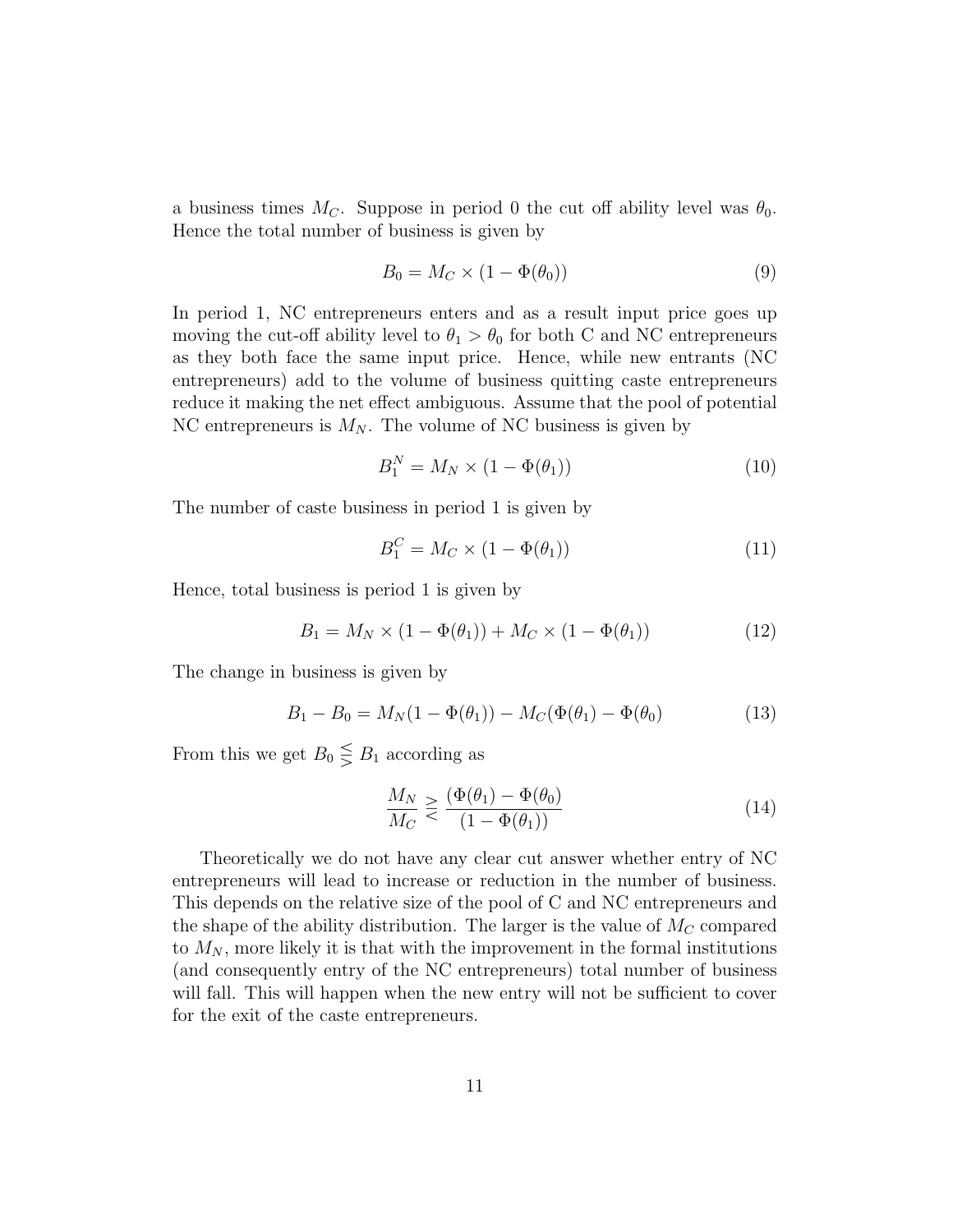Let us now examine the role of interaction between the existing network and the formal institutions in determining the volume of business. In period 0, larger the network, lower is the probability for a cheater contractor to be rehired, and lower is the input price. Hence, in a district characterized by a larger network, the cutoff ability level for the C entrepreneurs is lower than that in a district with smaller network. This means

$$
\theta_0 = \theta(\nu) \tag{15}
$$

where  $\nu$  represents the size of the network and  $\theta'(\nu) < 0$ . This means that the value of  $\theta_0$  is low in high network districts. Given that  $\theta_1$  is determined by the cut-off level of the NC entrepreneurs which has nothing to do with the existing network size, the expression  $(\Phi(\theta_1) - \Phi(\theta_0))$  is rising in the network size. Given that the size of the quitting business is rising in  $(\Phi(\theta_1) - \Phi(\theta_0))$ we get the following theorem

Theorem 2.5 If formal institutions improve sufficiently allowing the NC entrepreneurs to set up business the reduction in the caste business will be higher in high network districts than that in the low network business. If the negative impact of the quitting C entrepreneurs is strong enough this will lead to greater reduction in total volume of business in the districts with higher network.

### 3 Empirical Specification

Empirically, a way to test the theoretical predictions would be to estimate the following specification:

$$
P(SE)_{id} = \beta_0 + \beta_1 II_d * SI_d + \beta_2 II_d + \beta_3 SI_d + X_{id} + \epsilon_{id}
$$
 (16)

where,  $P(SE)_{id}$  reflects the probability with which a household i in district d chooses to be self-employed over being wage employed.  $II_d$  is a proxy for the quality of informal institutions in district  $d$ . It measures the fraction of households in a district  $d$  that takes loans from informal sources viz. friends, relatives and community credit groups.  $SI_d$  is a proxy for the quality of formal legal institutions and is defined as the fraction of households in a district  $d$  who perceives the judiciary to be strong. The interaction between  $II_d$  and  $SI_d$  is our main variable of interest. According to theoretical predictions of our model, a positive  $\beta_2$  and a negative  $\beta_1$  would imply that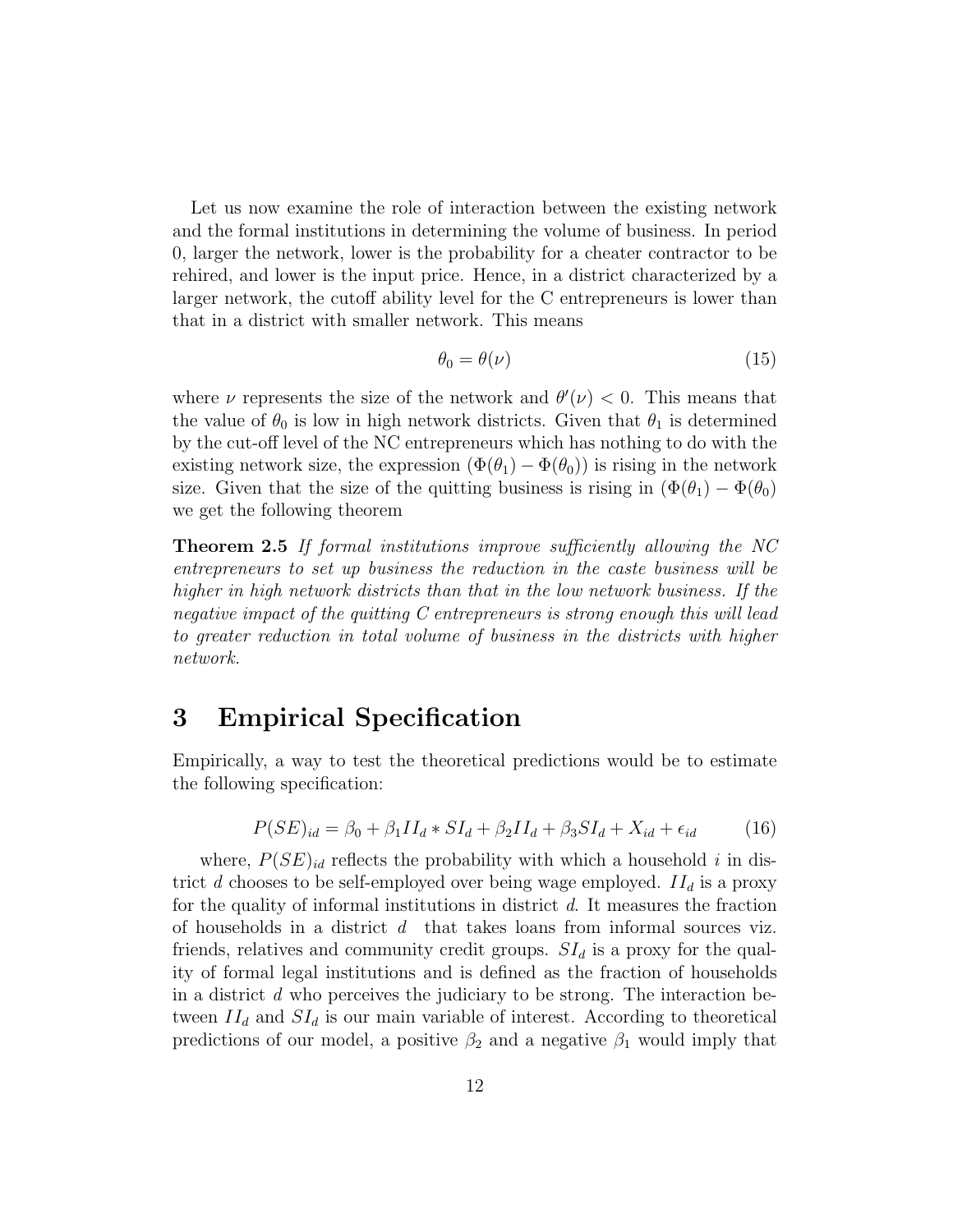households choose to do a business when informal network is large which thereby helps to uphold a contract. On the other hand, when the quality of formal court increases, so that formal legal systems encroach upon informal norms, a larger informal network proves disadvantageous for setting up a new business.

 $X_{id}$  includes a range of household and district level controls. Specifically we include religion, caste, education, amount of loan taken and any castegroup membership at the household level and availability of formal loans, size of caste and religious organizations at the district level.

### 4 Data

Data for this study come from the India Human Development Survey (IHDS). The IHDS is a nationally representative survey of 41,554 households interviewed in 2004 and 2005 (Desai et al. 2009). Surveyed households are distributed across 382 of India's 602 districts. Our study covers households which are either self-employed, wage employed or unemployed. This leads to a sample size of 34521 households across 373 districts in our study. For our dependent variable we use the information on employment status of different members of a household to create a household level variable of selfemployment status. We define a household to be self employed if at least one member in the household owns a business in the non-agricultural sector. A household is defined to be wage-employed if at least one member is wage-employed and no one is self-employed. A household is defined to be unemployed if no one in the household is employed.<sup>1</sup>

Our main variables of interest are formal and informal institutional quality. Quality of formal courts is a measure of perceived quality. Specifically, the survey asks households to rank different institutions on a scale of one to three where three signifies least confidence in a particular institution and one signifies most confidence. We consider a the perceived court quality to be strong when a household's ranking of court efficiency is one.

Table 1 provides the summary of our estimation sample. About 23% of our full sample is self employed. However, when we disaggregate by sector, we

<sup>&</sup>lt;sup>1</sup>We also define a separate category as agricultural household if at least one member owns an agricultural land or is employed in agriculture and no one is self-employed or wageemployed. However, we did not include this reference category in our analysis because they form a very small fraction of the total number of households.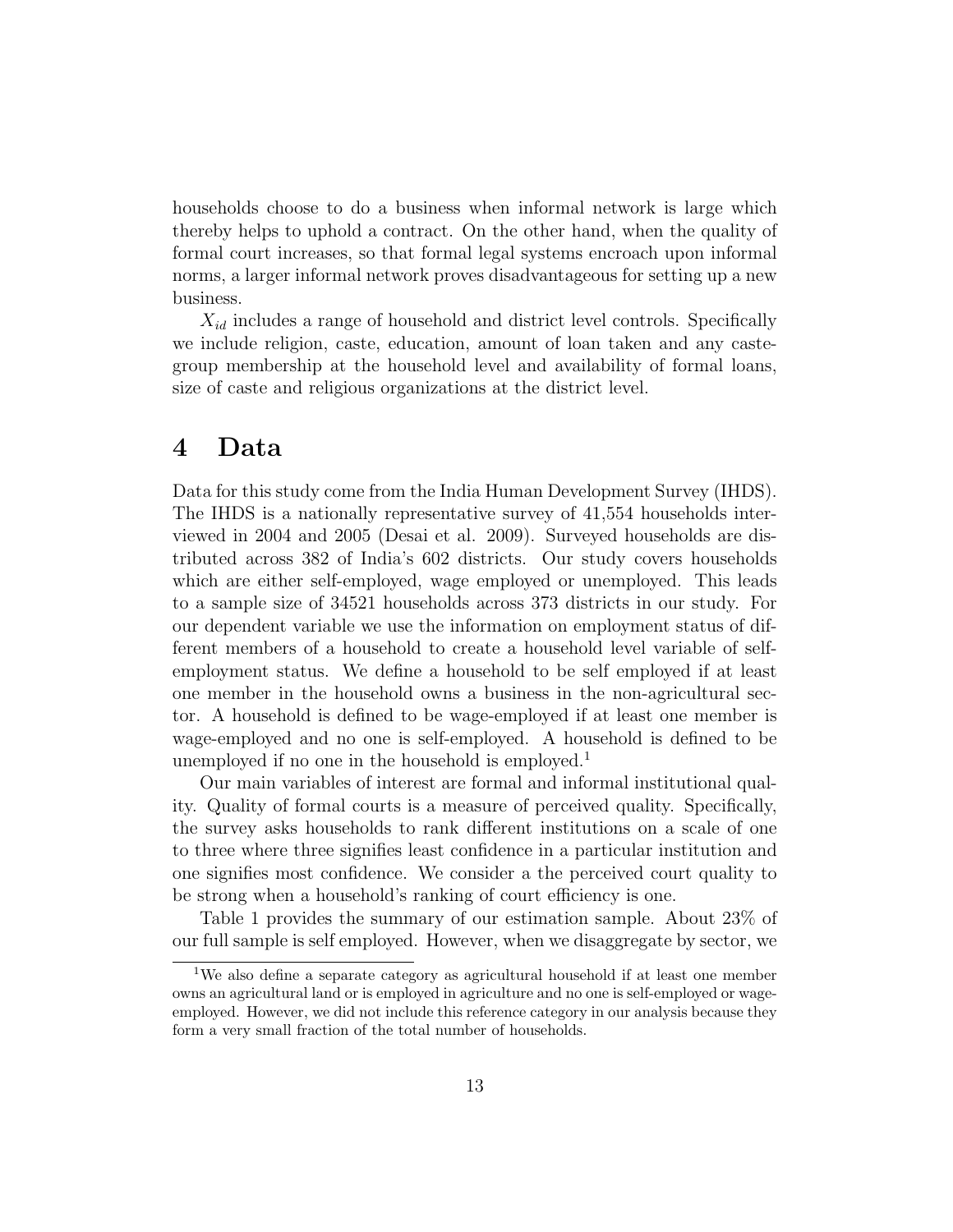find a much higher prevalence of self employment in the urban sector - about 29% of the sample is self-employed in urban as opposed to 19% in the rural sector. This has implications for the importance of the relationship between self-employment and institutional quality which we revisit in Section 5.1. When we look at the prevalence of informal loan we find that about  $12\%$ of the sample has borrowed from informal sources. Moreover, the extent of informality is not very different between urban and rural sectors. With respect to the quality of formal institutions, 53% of our sample perceive the court to be efficient. Once again the difference in perception is small between urban and rural sectors. The Table additionally reports the means for the various controls that we use in our empirical specification.

### 5 Results

Table 2 reports the results from a linear estimation of equation 1. The outcome variable reflects the probability of a household being self-employed compared to being wage employed. Column 1 includes a measure of Informality at the district level  $(II_d)$ , an indicator for strong institutions  $(SI_d)$ , and an interaction between the two. Since our variables of interest vary only at the district level, we report clustered standard errors at the district level in all specifications.

The results in column 1 indicate a nonlinear relationship between the degree of informality and self employment. The coefficient on Informal suggests that a greater extent of informality in a district predicts a higher probability of self-employment. However, this relationship depends on the strength of formal institutions.Specifically, the negative coefficient on the interaction term implies a nonlinear relationship. This can be seen from the following equation.

$$
\frac{\partial Pr(SE)}{\partial II_d} = -\beta_1 SI_d + \beta_2 \tag{17}
$$

Our result implies  $\frac{\partial Pr(SE)}{\partial H_d} \geq 0$  according as  $SI_d \leq \overline{SI_d} = \frac{\beta_1}{\beta_2}$  $\frac{\beta_1}{\beta_2}$ . This means that greater informal network positively affects the probability of starting a business as long as the quality of the formal court is below a certain threshold. Moreover, more informal network discourages business in an environment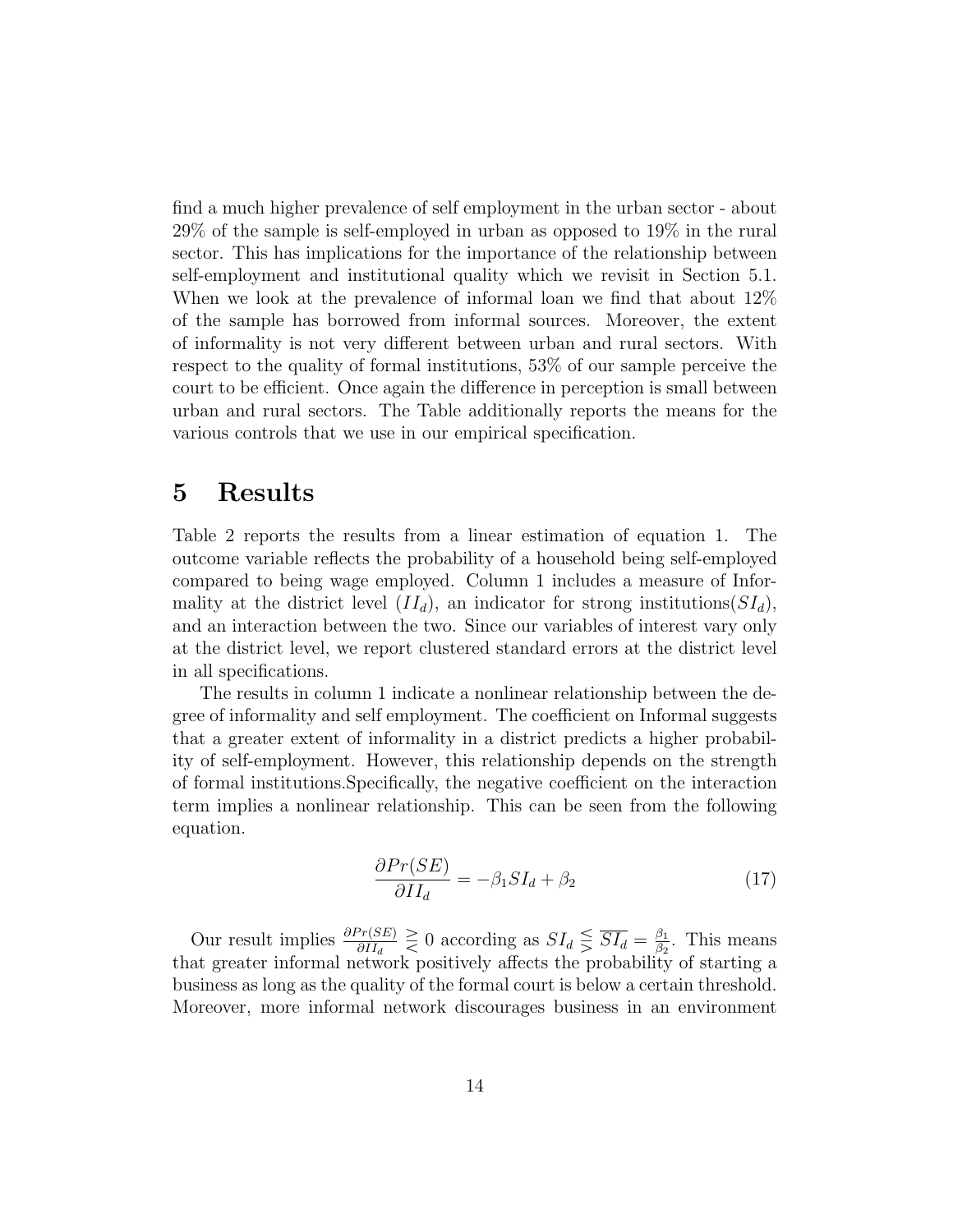characterized by strong formal court. This is our main result which remains unaltered even we enter different controls.

This relationship is depicted in figure

Requires graphicx



#### Figure 1:

more specifically the coefficients can be interpreted in the following way. In column 1, the estimates imply that the threshold level of formal institutions is given by 0.54 ( $\beta_2/\beta_1$ ). Hence, districts where more than 54% of the households perceive the judiciary to be strong are above the threshold level of formal institutions. Now consider two districts within this group - one with low prevalence of informal network  $(D_{LI})$  and another with high prevalence of informal network  $(D_{HI})$ . Then our coefficients imply that the probability of self employment is lower in  $D_{HI}$  compared to  $D_{LI}^2$  Specifically, if 60% of households perceive the court to be efficient, then a one unit difference in the extent of informal network between  $D_{HI}$  and  $D_{LI}$  leads to a 10 percentage points lower probability of Self Employment in  $D_{HI}$  compared to  $D_{LI}$ districts.

Conversely, now consider the situation where the level of formal institution is less than the threshold level of 0.5. Consider the same two districts,  $D_{HI}$  and  $D_{LI}$ . Here our coefficients imply that the P(SE) is higher in  $D_{HI}$ compared to  $D_{LI}$ . Specifically, if only 40% of the households in a district

 $^{2}$ For  $SI_{d} = 0.6, P(SE) = \beta_{0} + \beta_{1}II_{d} * 0.6 + \beta_{2}II_{d}$ .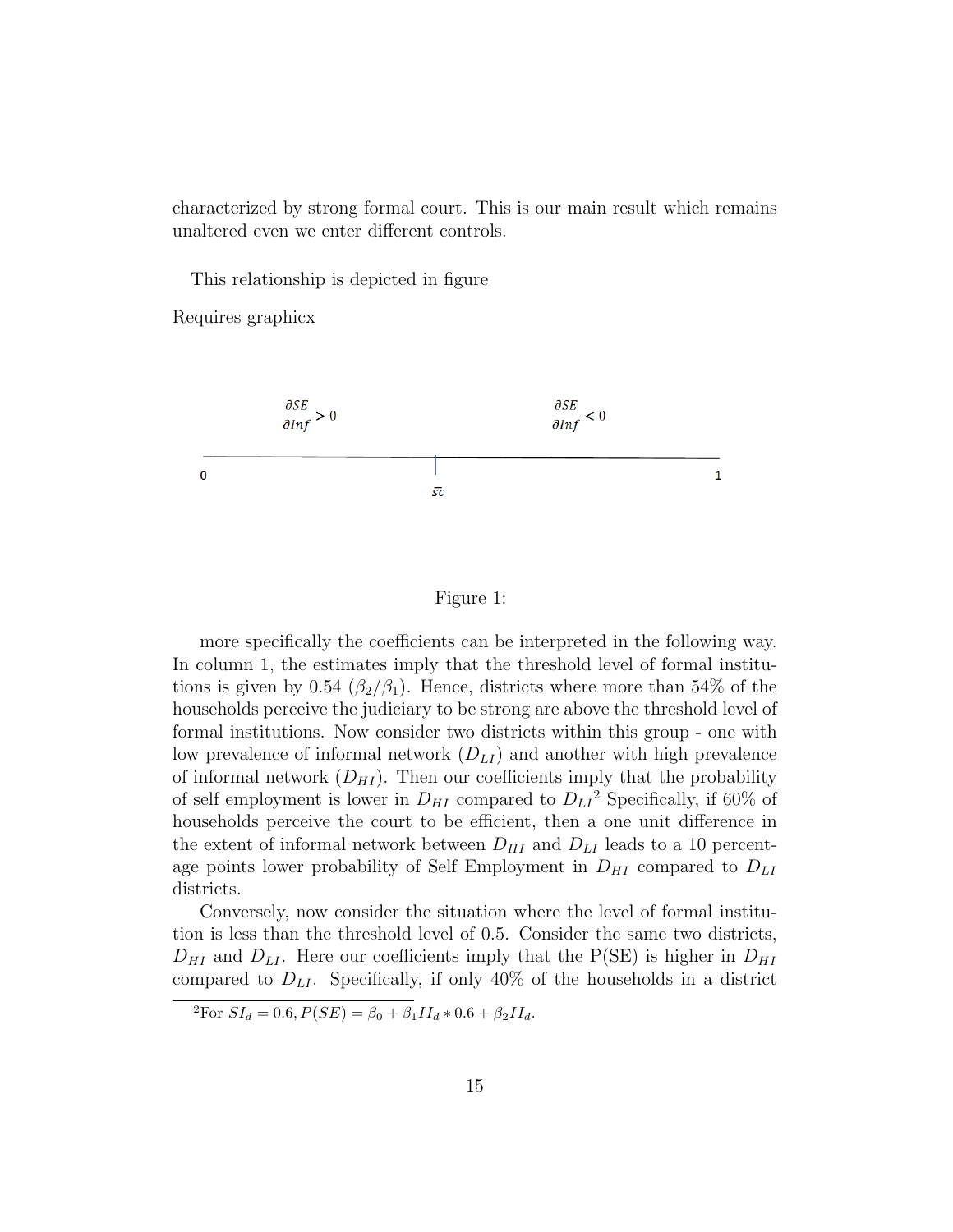perceive the court to be strong, a one unit higher level of informal network leads to a 10 percentage point higher likelihood of doing business.

Next we add a number of control variables to the above basic specification.It is possible that districts with greater availability of informal loans also have a higher availability of any loan so that Informal simply captures the extent of total loan availability in the district instead of the extent of informality. Hence, we control for the availability of formal loan in the district in column 2. The coefficients indicate similar effects of informality.

Column 3 includes a proxy for the credit worthiness of a household indicated by the maximum amount of loan taken. Results remain unchanged here as well.The coefficient on the control variable suggests the obvious that if a household has taken more amount of loan, it is more likely to start a business.

Column 4 controls for other household level characteristics like religion, caste and an indicator whether a household has any literate member. The results are in the same spirit as before.The coefficients on "Brahmin" and "Education" are as expected. More educated households and traditionally higher castes are more likely to be self employed. "Hindu" households, on the contrary, are less likely to self employed, compared to households from other religious backgrounds.

Another concern is that districts which have larger caste or religious networks provide higher self employment opportunities and at the same time might also facilitate greater access to informal loans. Hence, in column 5 we control for additional district level network variables like "religious network", reflecting the size of the religious network and measured by the fraction of households associated with any religious organization. Similarly "caste network" reflects the size of the caste association and is measured by the fraction of households associated with any caste organization. The individual effect of informality becomes stronger after controlling for the size of caste and religious networks. However, the threshold, level of Institutions, at which the non-linearity sets in, is now lower. At the same time, we see that a bigger caste network reduces the probability of self-employment while a bigger religious network is beneficial for self employment.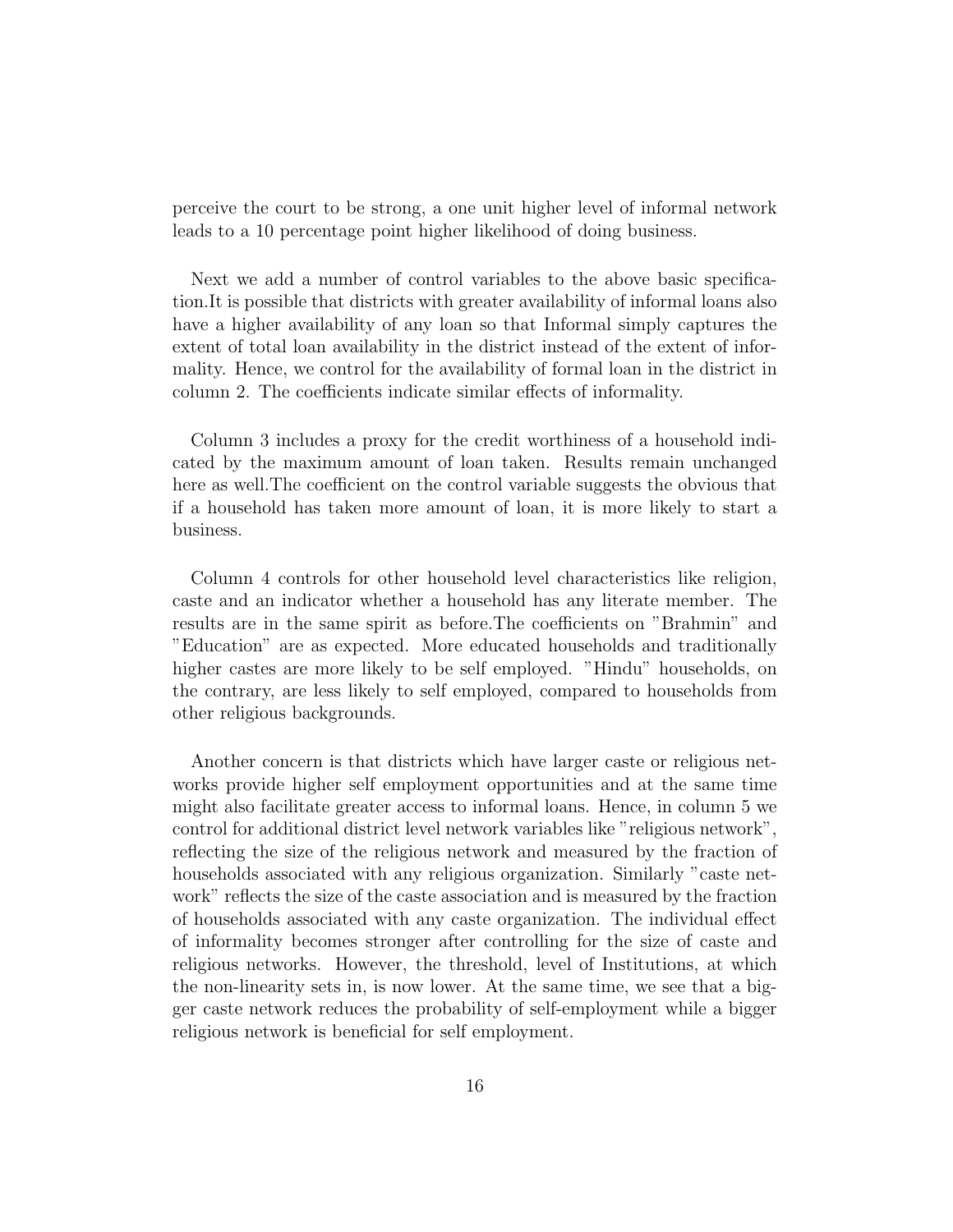Finally, in column 6 we also control for household participation in a caste network since that might increase both a household's probability of getting a loan and starting a business. Results remain the same as before. Moreover, as expected, household participation in caste network increases the probability of self-employment.

To further verify that our results are not sensitive to varied specifications we carry out the following robustness check. In Table 3 we include unemployment in the reference category. We now compare the probability of self employment with wage employment and unemployment. The results remain unaffected by the inclusion of unemployment in the reference category. The coefficients on the interaction term and informal institutions show similar nonlinear effect of informal network on business decision, depending on the extent of formal institutions.

#### 5.1 Heterogeneity Analysis

Since business is a typically a more urban phenomenon, we expect the link between informality and self employment to be more relevant in the urban region. Hence in Table 4, we estimate the relationship separately for rural and urban regions. <sup>3</sup> As is evident, the results discussed in Table 2 are primarily driven by the urban region. Informality by itself or its interaction with formal institutions doesn't play a significant role in predicting self employment for the rural region.

Next, we conduct a heterogeneity analysis by estimating our model for different sizes of caste network.It is possible that the effect of informality flows from a stronger informal network within the community. To see whether this is the channel we conduct a heterogeneity analysis by estimating the relationship separately for districts with large and small caste networks. Specifically, we define a district to have a strong network effect if the size of the caste network is higher than the median. Moreover since the relationship is driven primarily by the urban sector, we restrict this analysis to the urban sector. Interestingly, while the relationship between self employment and the interaction of informality and institutions holds in both types of districts, it is

<sup>3</sup>These results are robust to all the specifications reported in Table 2. However, we only report the specification with full set of controls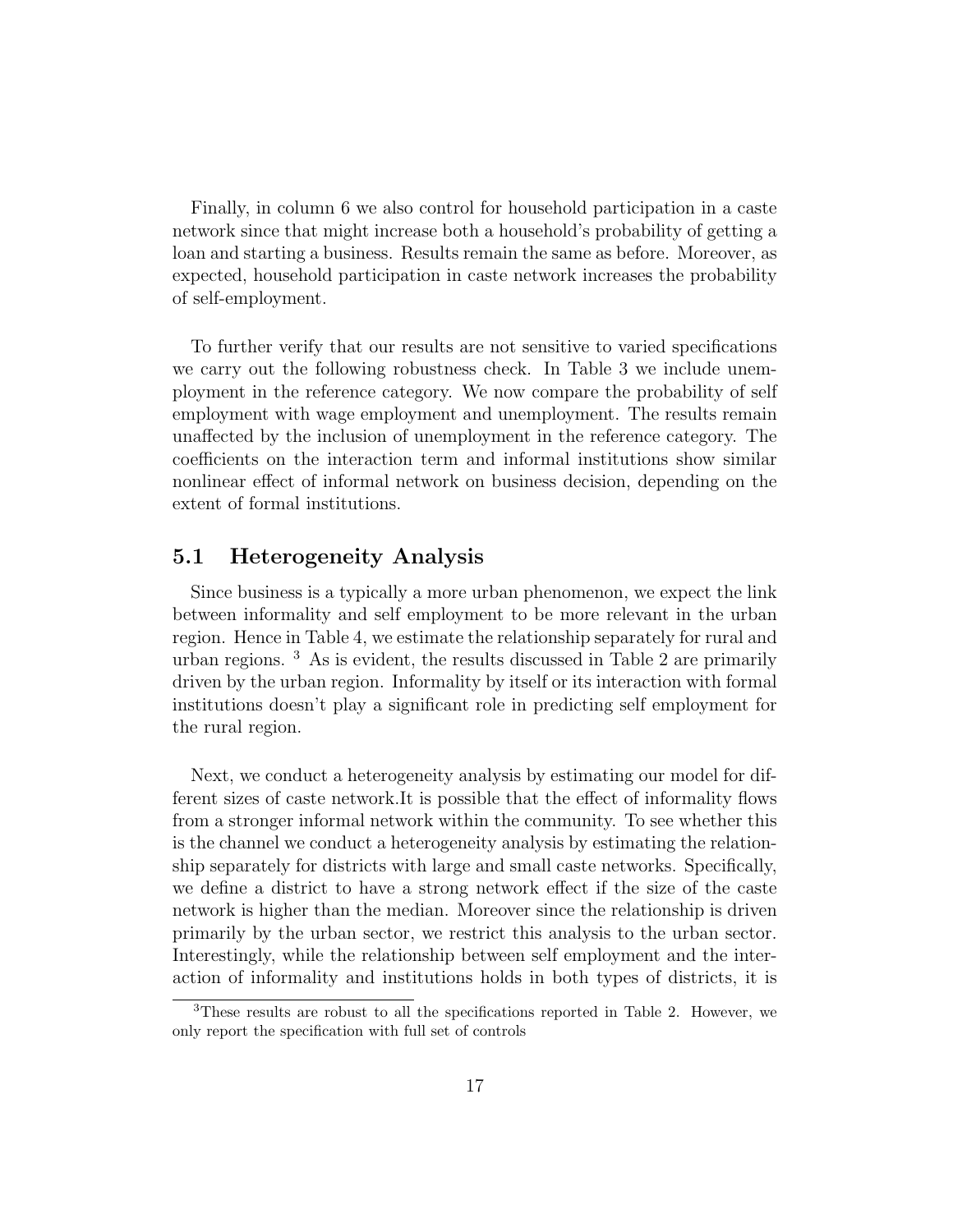much stronger when the size of the caste network is large. This possibly underlines the importance of network effect in driving the above results.

Finally, we expect the relationship to depend on the extent of migration into a district since it changes the outside options for players within a district.Therefore we did a heterogeneity analysis and estimated the relationship separately for districts with higher and lower prevalence of migration into a district.In particular we define a district to have high migration if the fraction of migrants in that district is greater than the median. Once again we conducted this heterogeneity analysis for the urban sector. The same nonlinear relationship between informality and self employment is seen for the low migration districts. However no such significant relationship holds for the districts with higher extent of migration. Even though this result seems counter intuitive this is perfectly matches with our theoretical model. In a high migration district we can expect higher number of NC entrepreneurs than low migration districts and high input prices. Hence, all other things equal the ability cut off will be higher in the high migration districts than their low migration counterpart. Now according to our theory interaction between the high formal and high informal would mean further rise in the cut off ability and reduction in business. But because there are already high ability entrepreneurs in high migration districts such interaction will have much weaker effect than the low migration districts which are populated by low ability entrepreneurs who will be forced to quit with the improvement in the formal institutions.

### 6 Conclusion

In this paper we empirically and theoretically examine how the interaction between the formal court system and the informal loan network affects a household's decision to start a business. We find that when the formal court system is weak, expansion of informal credit network leads to the proliferation of business. However, with a sufficiently strong court system, expansion of credit network has a negative effect on business prospects. This is because informal network's reputation sharing mechanism put downward pressure on honesty inducing wage allowing less able entrepreneurs to operate in the market. Rise in the formal system allows non-caste entrepreneurs in the market who raise the honesty inducing wage as they are not part of the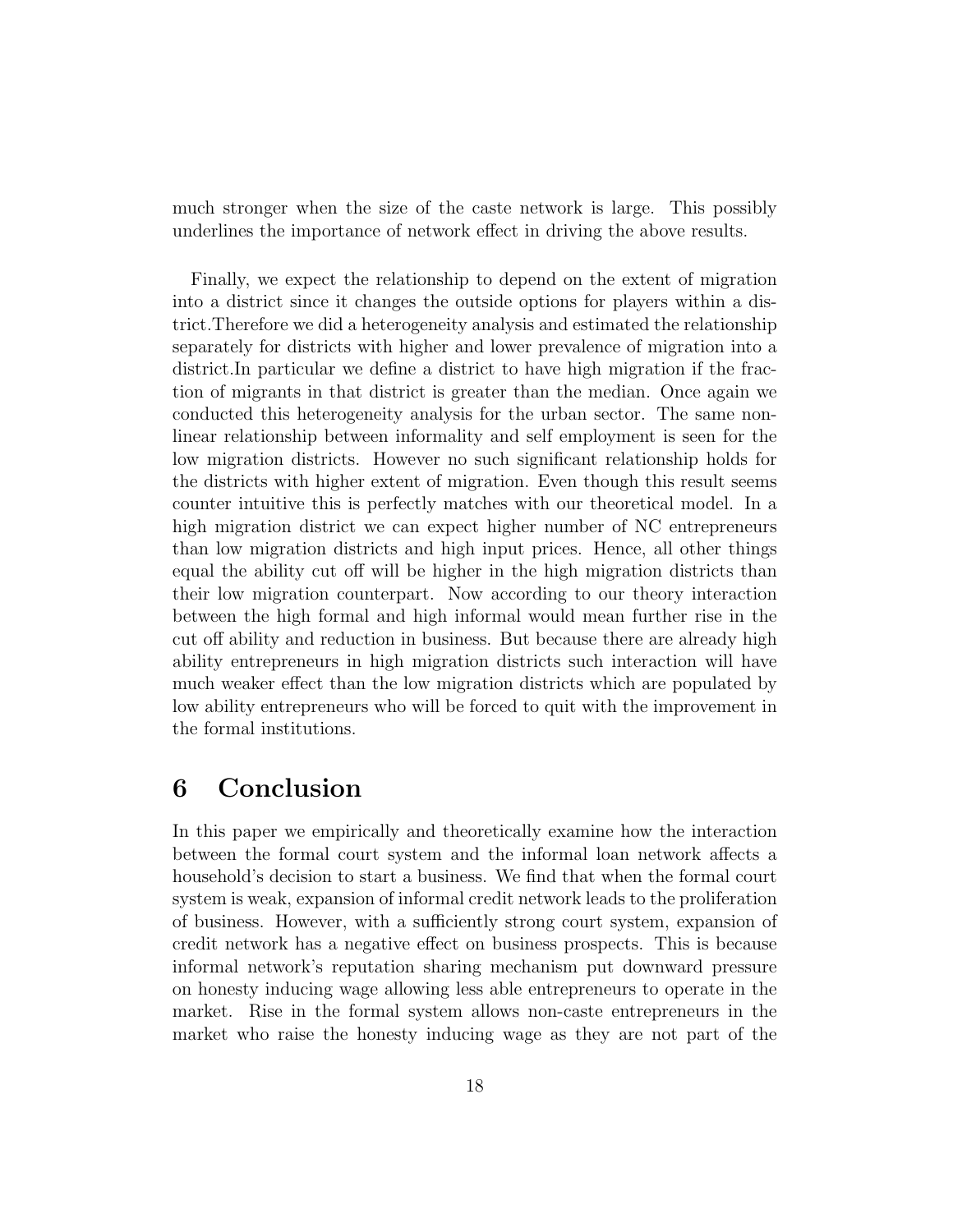information sharing network. This has a negative impact on the volume of business. This implies a negative interaction effect between formal and informal system on the volume of business. However, such interaction will increase the average ability of the existing entrepreneurs. This implies that even if in the short run it increases inequality, in the long run the society may gain from the dynamic effect of higher ability entrepreneurs.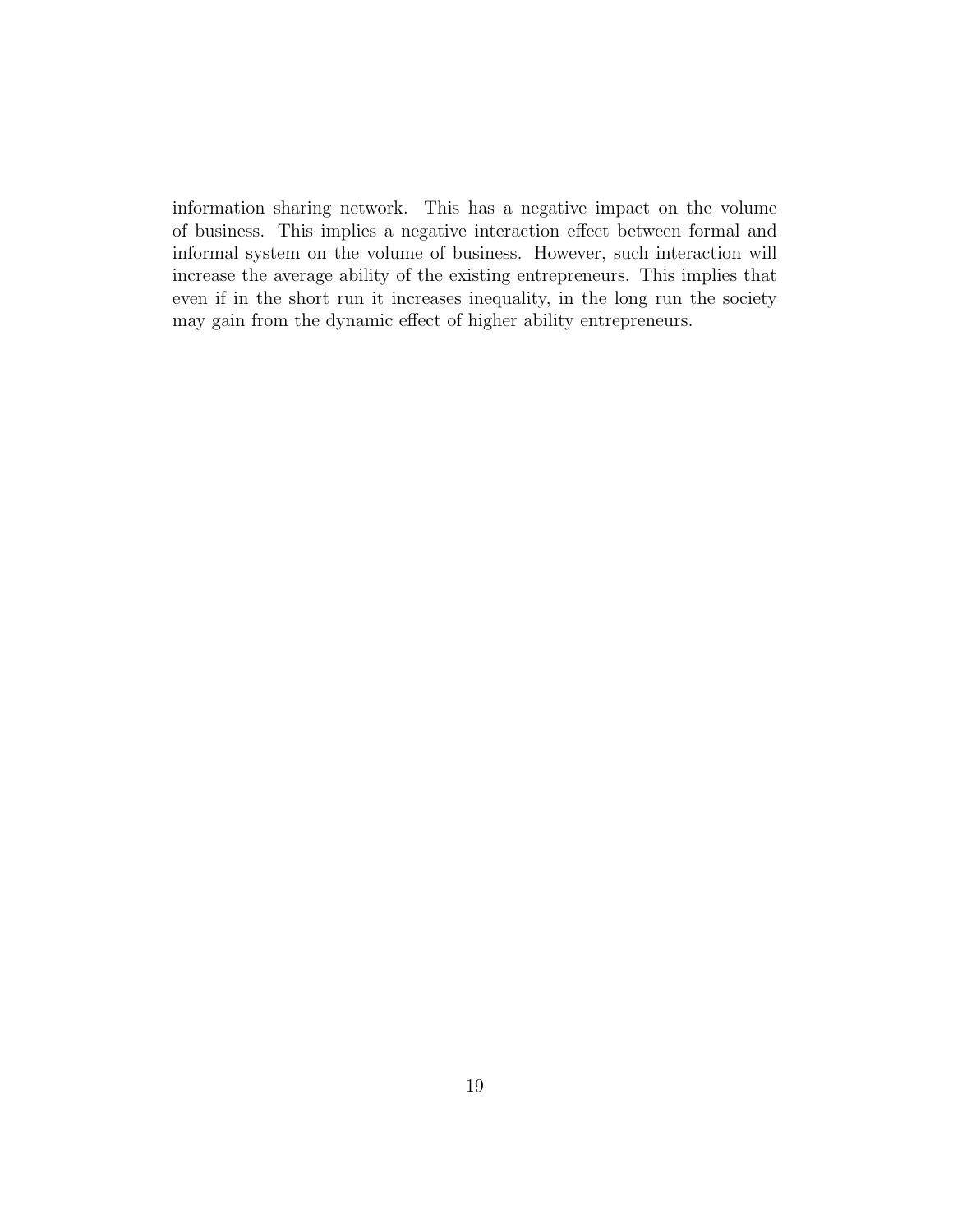# A Appendix

$$
V_h[1 - \beta(1 - q)] = \rho^* + qV_h^u \tag{18}
$$

$$
V_h^u = \beta p_h V_h + \beta (1 - p_h)(\overline{w} + V_h^u)
$$
\n(19)

$$
V_c^u = \beta p_c V_h + \beta (1 - p_c)(\overline{w} + V_c^u)
$$
\n
$$
(20)
$$

$$
V_h \ge \alpha + V_c^u \tag{21}
$$

Define  $T = \frac{1}{1 - \beta}$  $\frac{1}{1-\beta(1-q)}$  So we have

$$
V_h = T\rho^* + TqV_h^u \tag{22}
$$

Substituting this in equation (8) we get

$$
V_h^u = \beta p_h [\rho^* T + T q V_h^u] + \beta (1 - p_h) V_h^u + \beta (1 - p_h) \overline{w}
$$
 (23)

$$
V_h^u[1 - \beta p_h Tq - \beta (1 - p_h)] = \beta p_h + \beta (1 - p_h)\overline{w}
$$
 (24)

From the last equation we get,

$$
V_h^u = \frac{T\rho\beta p_h}{[1 - \beta p_h Tq - \beta(1 - p_h)]} + \frac{\beta(1 - p_h)}{[1 - \beta p_h Tq - \beta(1 - p_h)]}\overline{w}
$$
 (25)

We can the write the previous expression as

$$
V_h^u = \rho T_{1h} + T_{2h}\overline{w}
$$
\n<sup>(26)</sup>

From equation (9) we get

$$
V_c^u(1 - \beta(1 - p_c)) = \beta p_c V_h + \beta (1 - p_c) \overline{w}
$$
 (27)

The above expression can be written as

$$
V_c^u = T_{1c}V_h + T_{2c}\overline{w}
$$
\n<sup>(28)</sup>

where  $T_{1c} = \frac{\beta p_c}{1 - \beta (1 - \beta)}$  $\frac{\beta p_c}{1-\beta(1-p_c)}$  and  $T_{2c} = \frac{\beta(1-p_c)}{1-\beta(1-p_c)}$  $\frac{\beta(1-p_c)}{1-\beta(1-p_c)}$ . The honesty inducing condition tells us

$$
V_h - V_c^u \ge \alpha \tag{29}
$$

Substituting from the previous expressions we find

$$
V_h - (T_{1c}V_h + T_{2c}\overline{w}) \ge \alpha \tag{30}
$$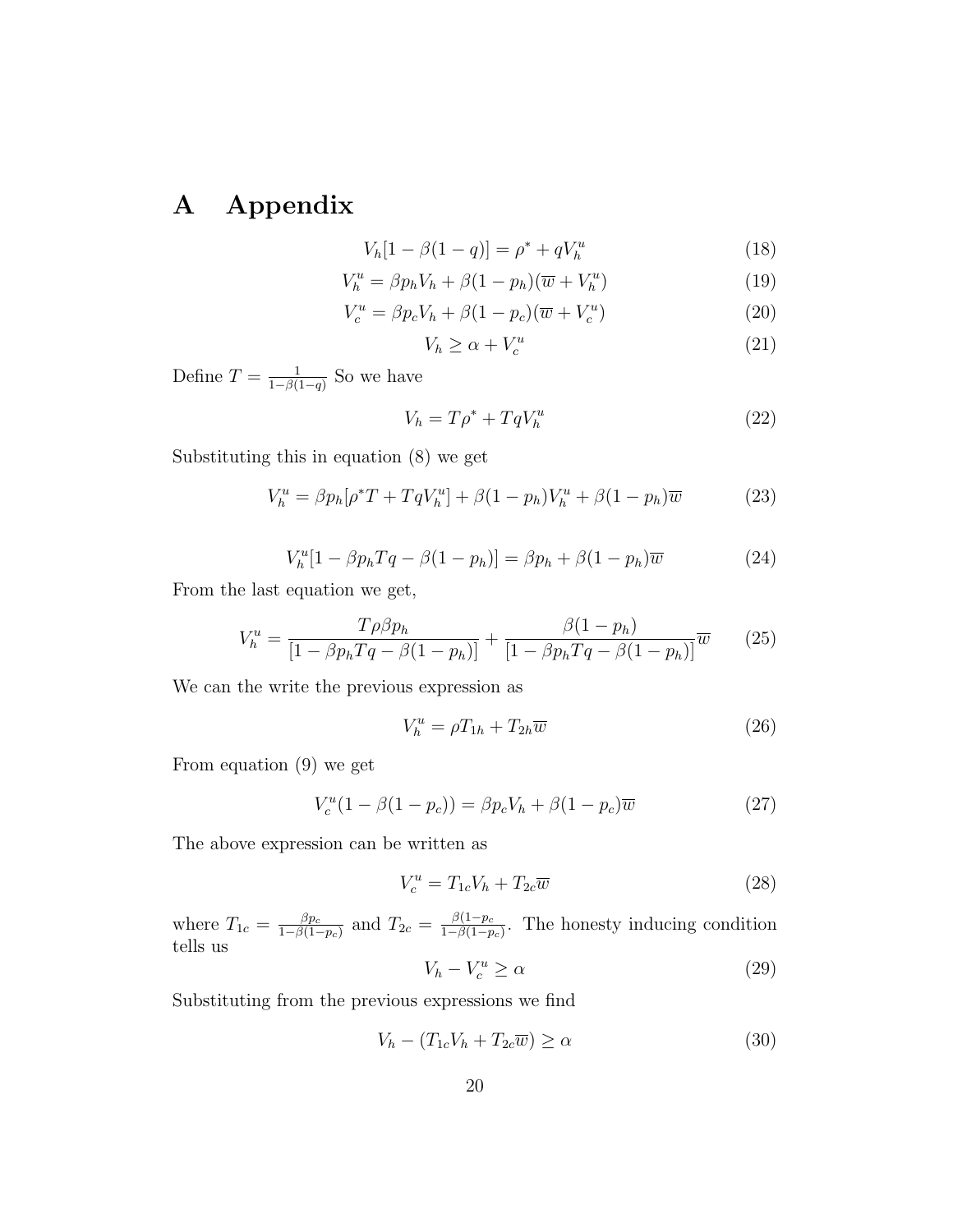From equations (11) and (15) we find,

$$
T\rho^* + Tq[\rho T_{1h} + T_{2h}\overline{w}] \ge \frac{\alpha}{1 - T_{1c}} + \frac{T_{2c}}{1 - T_{1c}}\overline{w}
$$
(31)

From this we get,

$$
\rho T[1 + TqT_{1h}] \ge \frac{\alpha}{1 - T_{1c}} + \frac{T_{2c}}{1 - T_{1c}}\overline{w} - TqT_{2h}\overline{w}
$$

(32)

This leads to the condition

$$
\rho \ge \frac{1}{T[1+TqT_{1h}]} \times \left[\frac{\alpha}{1-T_{1c}} + \frac{T_{2c}}{1-T_{1c}}\overline{w} - TqT_{2h}\overline{w}\right]
$$
(33)

We find that

$$
\frac{1}{1 - T_{1c}} = 1 + \frac{\beta}{1 - \beta} p_c \tag{34}
$$

and

$$
\frac{T_{2c}}{1 - T_{1c}} = \frac{\beta (1 - p_c)}{1 - \beta} \tag{35}
$$

Hence, we find,

$$
\frac{\partial \rho^*}{\partial p_c} = \frac{1}{T[1 + TqT_{1h}]} \times (\alpha - \overline{w}) \frac{\beta}{1 - \beta}
$$
(36)

This expression is positive as long as  $\alpha - \overline{w} > 0$  which tells us that one time cheating payoff is more than the reservation pay-off. This has to be the case because industry pay-off is more than reservation wage and one time cheating pay-off is more than the industry pay-ff.

## References

Acemoglu, D., Johnson, S., and Robinson, J. (2001). The colonial origins of comparative development. The American Economic Review, 91(5):1369– 1401.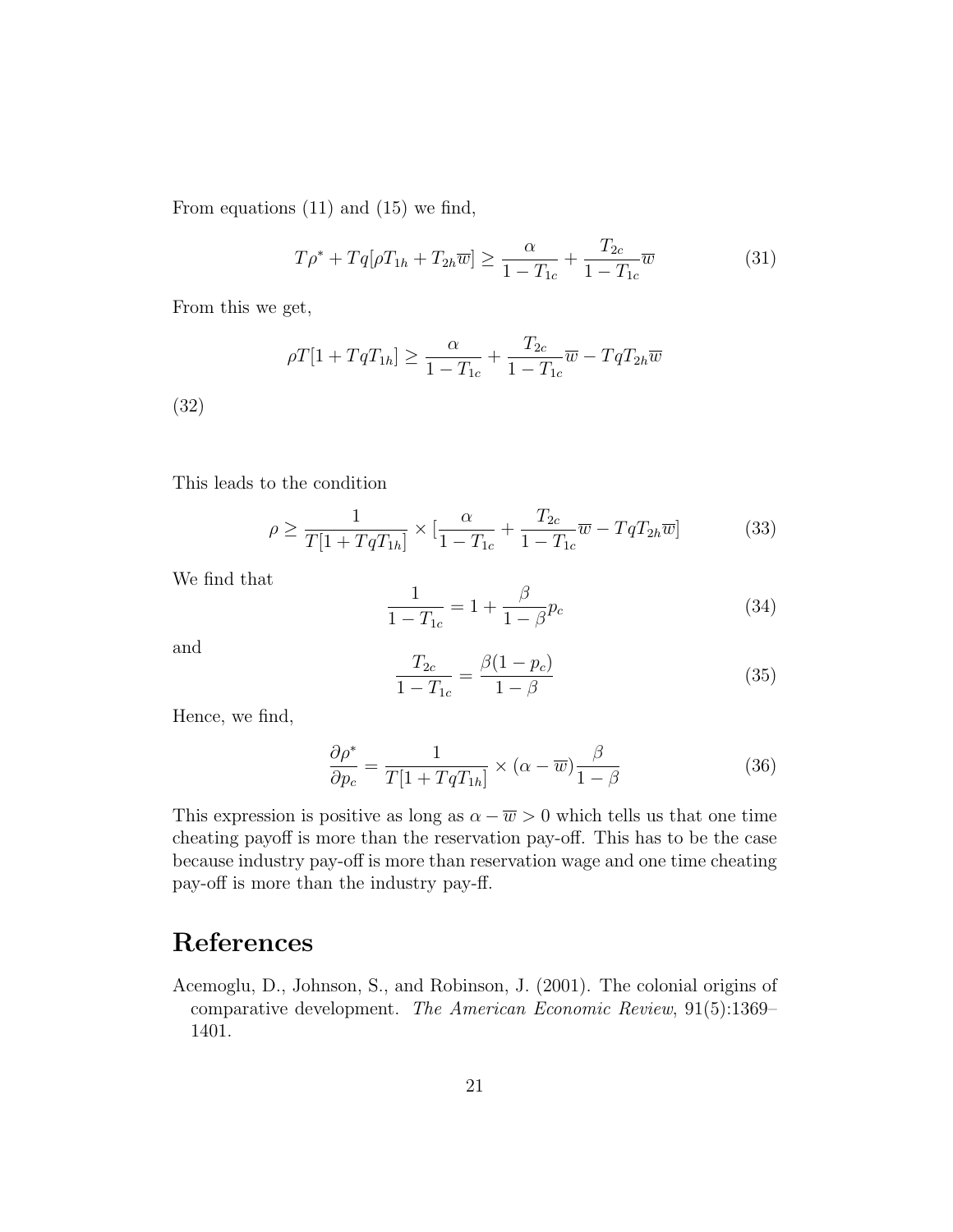- Acemoglu, D., Johnson, S., and Robinson, J. (2002). Reversal of fortune:geography and institutions in the making of the modern world income distribution. Quarterly Journal of Economics, 117(4):1231–1294.
- Acemoglu, D. and Robinson, J. (2003). Unbundling institutions. NBER Working Paper 9934.
- Besley, T., Coate, S., and Loury, G. (1993). The economics of rotating savings and credit associations. The American Economic Review, 83(4):792–810.
- Biggs, T., R. M. and Srivastava, P. (2002). Ethnic networks and access to credit: Evidence from the manufacturing sector in kenya. Journal of Economic Behavior and Organization, 49:473–486.
- Biggs, T. and Shah, M. K. (2006). African smes, networks, and manufacturing performance. Journal of Banking & Finance,  $30(11):3043 - 3066$ .
- Blanchflower, D. G., Levine, P. B., and Zimmerman, D. (1998). Discrimination in the small business credit market. NBER Working Paper.
- Chemin, M. (2010). Does court speed shape economic activity? evidence from a court reform in india. Journal of Law, Economics, and Organization.
- Chowdhry, P. (2004). Caste panchayats and the policing of marriage in haryana: Enforcing kinship and territorial exogamy. Contributions to Indian Sociology,  $38(1-2)$ :1-42.
- Dixit, A. (2004). Lawlessness and economics: alternative modes of governance. Princeton University Press.
- Fafchamps, M. (2000). Ethnicity and credit in african manufacturing.
- Fafchamps, M. (2003). Ethnicity and networks in african trade. Contributions to Economic Analysis and Policy, 2(1):Article 14.
- Fairlie, R. W. and Robb, A. M. (2007). Why are black-owned businesses less successful than white-owned businesses? the role of families, inheritances, and business human capital. Journal of Labor Economics, 25(2):pp. 289– 323.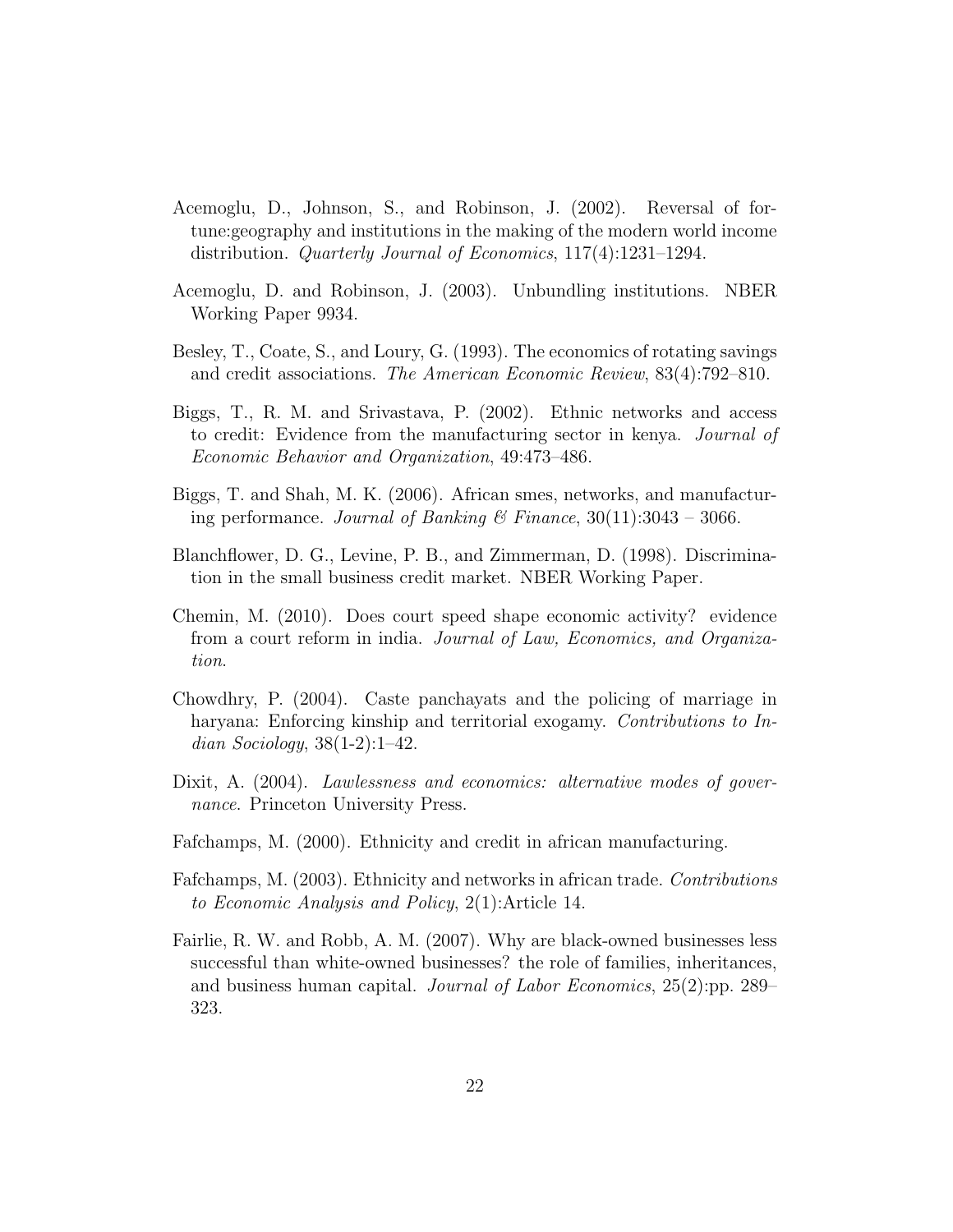- Fisman, R. J. (2003). Ethnic ties and the provision of credit: Relationshiplevel evidence from african firms. The B.E. Journal of Economic Analysis  $\mathcal{B}$  Policy, advances. 3(1):4.
- Freitas, K. (2006). The indian caste system as a means of contract enforcement. Working Paper.
- Gajigo, O. and Foltz, J. D. (2010). Ethnic networks and enterprise credit: The serahules of the gambia. Working Paper.
- Ghatak, M. (1991). Group lending, local information and peer selection. Journal of Development Economics, 60(1):27–50.
- Ghosh, P. and Ray, D. (1996). Cooperation in community interaction without information flows. The Review of Economic Studies, 63(3):491–519.
- Greif, A. (1993). Contract enforceability and economic institutions in early trade: The maghribi traders' coalition. The American Economic Review, 83(3):525–548.
- Greif, A., Milgrom, P., and Weingast, B. (1994). Coordination, commitment, and enforcement: The case of the merchant guild. *Journal of Political* Economy, 102(August):745–776.
- Guiso, Luigi, P. S. and Zingales, L. (2004). The role of social capital in financial development. The American Economic Review, 94(3):526–556.
- Harriss-White, B. (2010). Globalization, the financial crisis and petty production in indias socially regulated informal economy. Global Labour Journal,  $1(1):152-177.$
- Kandori, M. (1992). Social norms and community enforcement. The Review of Economic Studies, 59(1):63–80.
- Karlan, D. (2005). Using experimental economics to measure social capital and predict financial decisions. The American Economic Review,  $95(5):526-556.$
- Keremane, G. B., McKay, J., and Narayanamoorthy, A. (2006). The decline of innovative local self-governance institutions for water management the case of pani panchayats. International Journal of Rural Management, 2(1):107–122.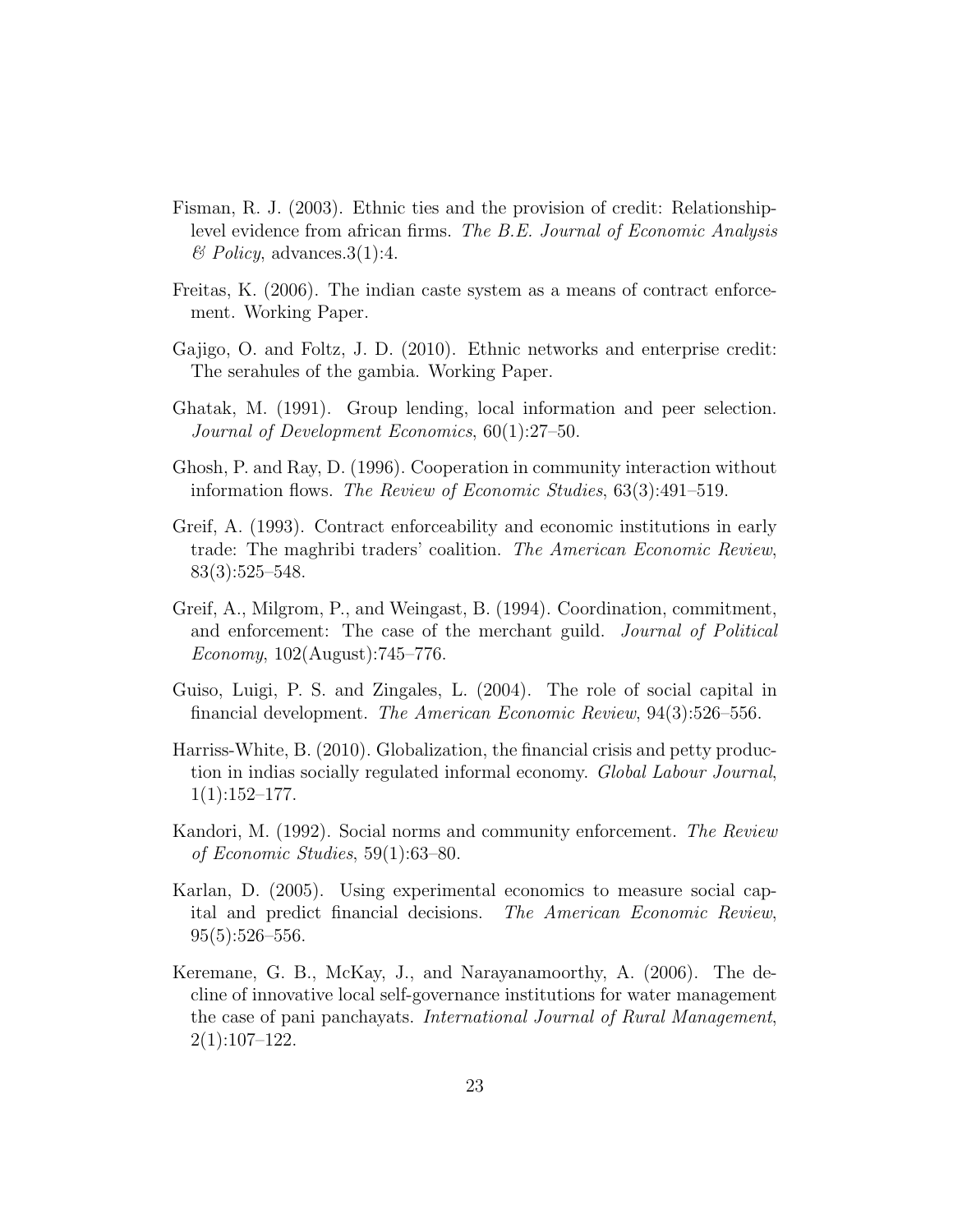- Madsen, S. T. (1991). Clan, kinship, and panchayat justice among the jats of western uttar pradesh. Anthropos, 86:351–365.
- McMillan, J. and Woodruff, C. (1999). Interfirm relationships and informal credit in vietnam. The Quarterly Journal of Economics, 114(4):1285–1320.
- Nagraj, V. (2010). Local and customary forums : Adapting and innovating rules of formal law. Indian Journal of Gender Studies, 17(3):429–450.
- Rajan, R. and Zingales, L. (1998). Financial dependence and growth. The American Economic Review, 88(5):559–586.
- Rosenthal, R. and Landau, H. (1979). A game theoretic analysis of bargaining with reputation. *Journal of Mathematical Psychology*, 20:235–255.
- Sandner, V. (2003). Myths and laws: Changing institutions of indigenous marine resource management in central america. In Breit, H., Engels, A., Moss, T., and Toja, M., editors, How Institutions Change. Leske and Burdich.
- Shapiro, C. and Stiglitz, J. E. (1984). Equilibrium unemployment as a worker discipline device. *The American Economic Review*, pages 433–444.
- Slivinski, A. and Sussman, N. (2009). Taxation mechanisms and growth, in medieval paris. Working Paper.
- Straub, S. (2005). Informal sector: The credit market channel. Journal of Development Economics, 78(2):299 – 321.
- Yadav, B. (2009). Khap panchayats: Stealing freedom? Economic and Political Weekly, 44(52):16–19.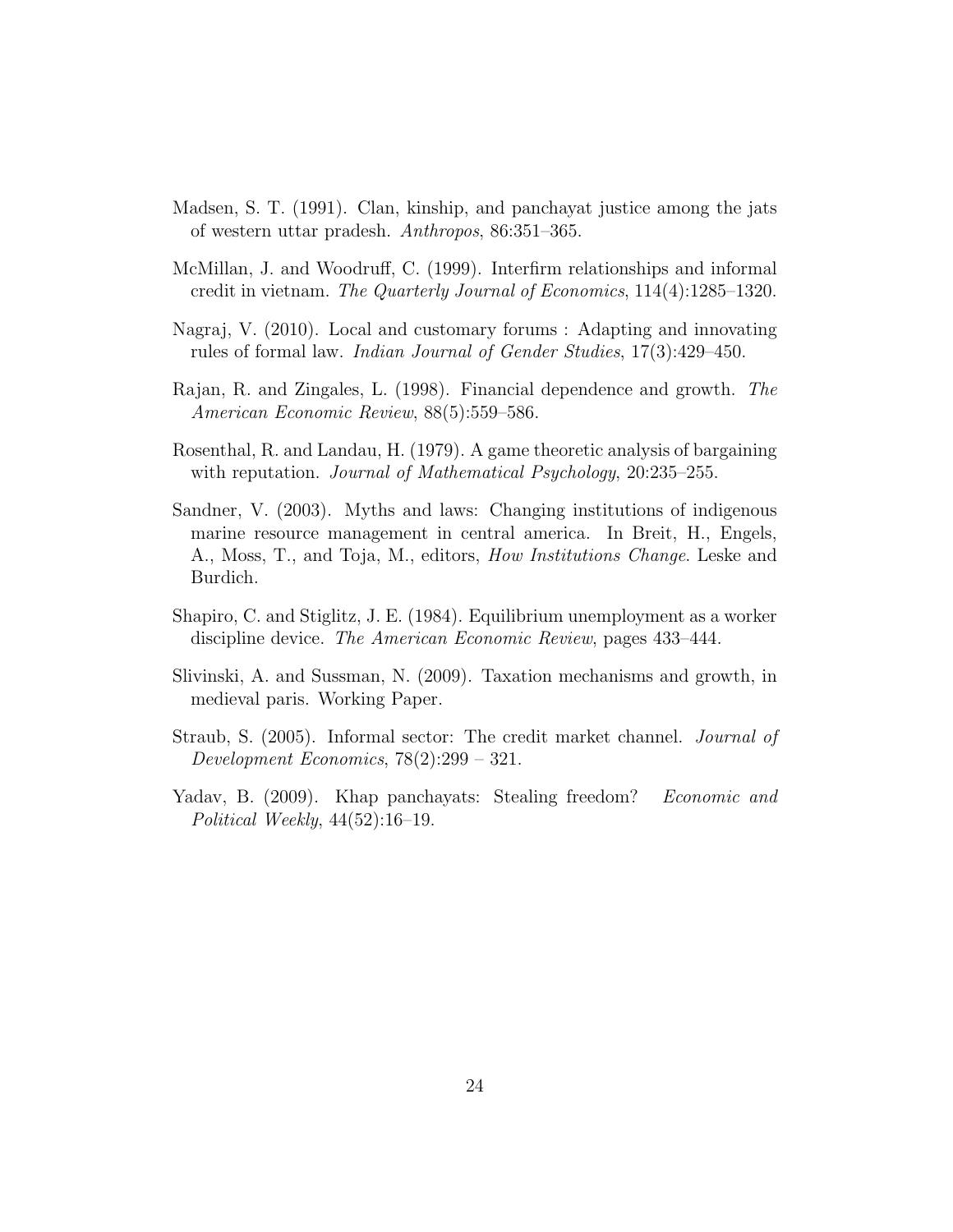| Table 1: Summary                   |                |              |              |
|------------------------------------|----------------|--------------|--------------|
|                                    | $\mathrm{ALL}$ | <b>RURAL</b> | <b>URBAN</b> |
| Fraction Self Employed             | 0.2319         | 0.1944       | 0.2897       |
|                                    | (0.422)        | (0.3957)     | (0.4536)     |
|                                    |                |              |              |
| Mean District Population           | 815.0262       | 808.6339     | 826.5572     |
|                                    | (438.6)        | (349)        | (565)        |
|                                    | 0.1242         |              |              |
| Prevalence Informal Loan           |                | 0.1306       | 0.1125       |
|                                    | (0.1134)       | (0.111)      | (0.1265)     |
| Prevalence Strong Institutions     | 0.5331         | 0.5448       | 0.512        |
|                                    | (0.1925)       | (0.193)      | (0.2145)     |
|                                    |                |              |              |
| Prevalence Formal Loan             | 0.1531         | 0.1658       | 0.1302       |
|                                    | (0.0991)       | (0.103)      | (0.1033)     |
|                                    |                |              |              |
| Loan Amount                        | 44381.67       | 32719.12     | 73513.91     |
|                                    | (212311)       | (108359)     | (356614)     |
| Size Religious Network             | 0.1444         | 0.1537       | 0.1277       |
|                                    | (0.2189)       | (0.234)      | (0.199)      |
|                                    |                |              |              |
| Size Caste Network                 | 0.1328         | 0.1477       | 0.106        |
|                                    | (0.1944)       | (0.2131)     | (0.172)      |
|                                    |                |              |              |
| Hindu                              | 0.8068         | 0.8238       | 0.7762       |
|                                    | (0.394)        | (0.381)      | (0.416)      |
| <b>Brahmin</b>                     | 0.0583         | 0.0408       |              |
|                                    |                |              | 0.0897       |
|                                    | (0.234)        | (0.1979)     | (0.285)      |
| Fraction literate in the hh        | 0.7909         | 0.7295       | 0.9014       |
|                                    | (0.4067)       | (0.4442)     | (0.298)      |
|                                    |                |              |              |
| HH membership in Caste Association | 0.133          | 0.1479       | 0.1063       |
|                                    | (0.3396)       | (0.355)      | (0.308)      |
|                                    |                |              |              |
| Observations                       | 41554          | 26734        | 14820        |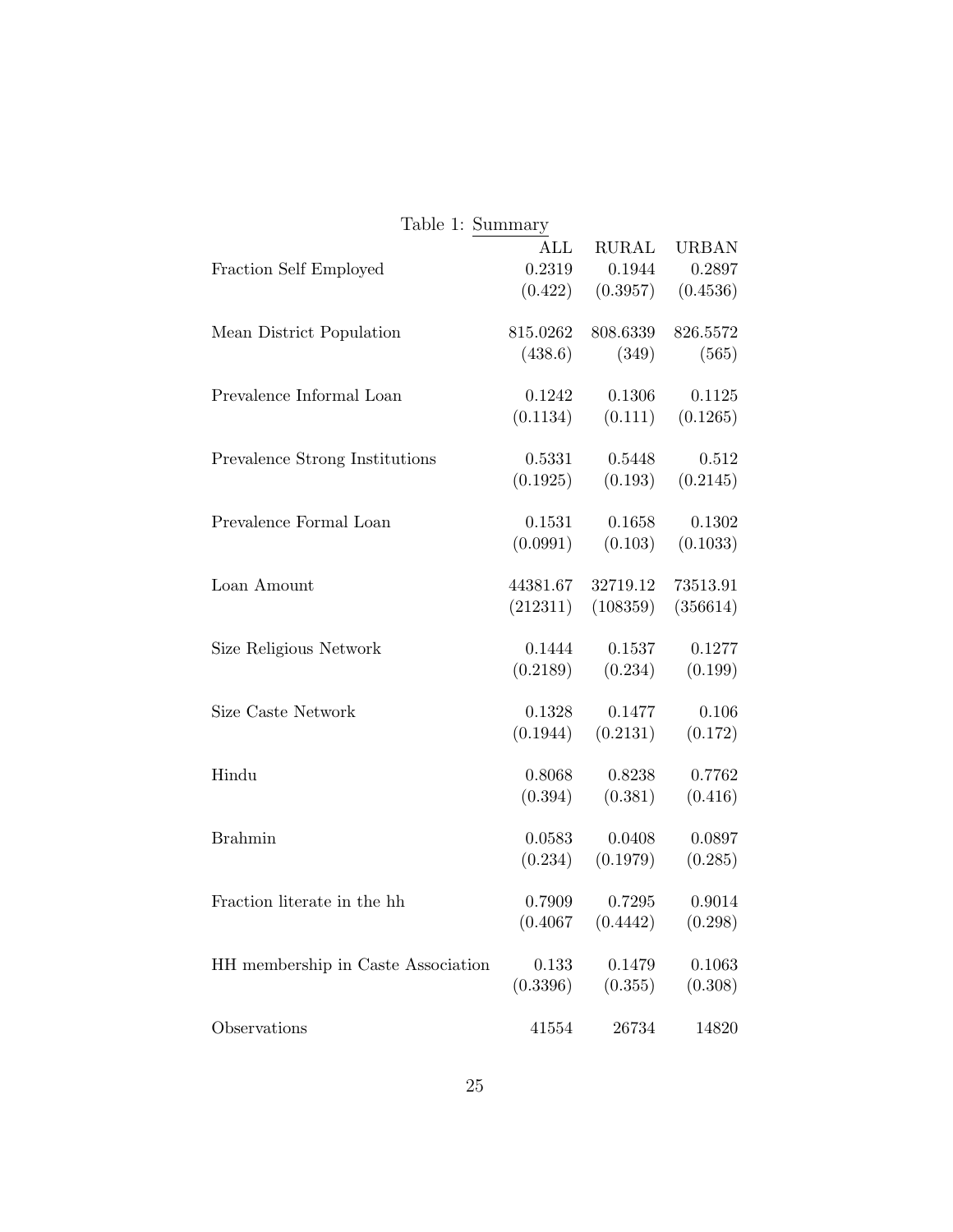| Dependent Variable: Self Employment |            |             |              |                |               |                  |
|-------------------------------------|------------|-------------|--------------|----------------|---------------|------------------|
|                                     |            | 2           | 3            | $\overline{4}$ | 5             | $\boldsymbol{6}$ |
| Informal*Strong                     | $-0.633**$ | $-0.675***$ | $-0.792***$  | $-0.667**$     | $-0.749***$   | $-0.744***$      |
|                                     | (0.249)    | (0.255)     | (0.29)       | (0.26)         | $-(0.24)$     | (0.239)          |
| Informal                            | $0.355**$  | $0.384**$   | $0.344**$    | $0.334**$      | $0.408***$    | $0.405***$       |
|                                     | (0.148)    | (0.152)     | (0.172)      | (0.156)        | (0.142)       | (0.142)          |
| Strong Institution                  | 0.0314     | 0.0434      | $0.0948*$    | 0.084          | 0.0784        | 0.0776           |
|                                     | (0.034)    | (0.036)     | (0.053)      | (0.052)        | (0.050)       | (0.0508)         |
| Formal                              |            | $-0.0829$   | $-0.0722$    | $-0.136*$      | $-0.170**$    | $-0.170**$       |
|                                     |            | (0.051)     | (0.066)      | (0.0713)       | (0.0676)      | (0.0676)         |
| Loan Amount                         |            |             | $1.26e-07**$ | $1.07e-07**$   | $1.07e-07***$ | $1.08e-07***$    |
|                                     |            |             | $(5.19E-08)$ | $-4.16E-08$    | $-4.14E-08$   | $(4.15E-08)$     |
| Religious Network                   |            |             |              |                | $0.145***$    | $0.146***$       |
|                                     |            |             |              |                | (0.038)       | (0.0386)         |
| Caste Network                       |            |             |              |                | $-0.0646*$    | $-0.0947**$      |
|                                     |            |             |              |                | (0.0353)      | (0.0377)         |
| <b>HH</b> Caste Association         |            |             |              |                |               | $0.0284**$       |
|                                     |            |             |              |                |               | (0.0137)         |
| Hindu                               |            |             |              | $-0.0794***$   | $-0.0745***$  | $-0.0739***$     |
|                                     |            |             |              | (0.0125)       | (0.0124)      | (0.0123)         |
| <b>Brahmin</b>                      |            |             |              | $0.0671***$    | $0.0658***$   | $0.0661***$      |
|                                     |            |             |              | (0.0233)       | (0.0233)      | (0.0233)         |
| Education                           |            |             |              | $0.144***$     | $0.142***$    | $0.142***$       |
|                                     |            |             |              | (0.009)        | (0.009)       | (0.009)          |
| Constant                            | $0.213***$ | $0.218***$  | $0.207***$   | $0.170***$     | $0.161***$    | $0.161^{***}\,$  |
|                                     | (0.019)    | (0.019)     | (0.031)      | (0.032)        | (0.032)       | (0.032)          |
| Observations                        | 34,521     | 34,521      | 14,185       | 14,159         | 14,159        | 14,156           |
| R-squared                           | 0.001      | 0.002       | 0.007        | 0.033          | 0.036         | 0.036            |

Table 2: Probability of self employment vs wage employment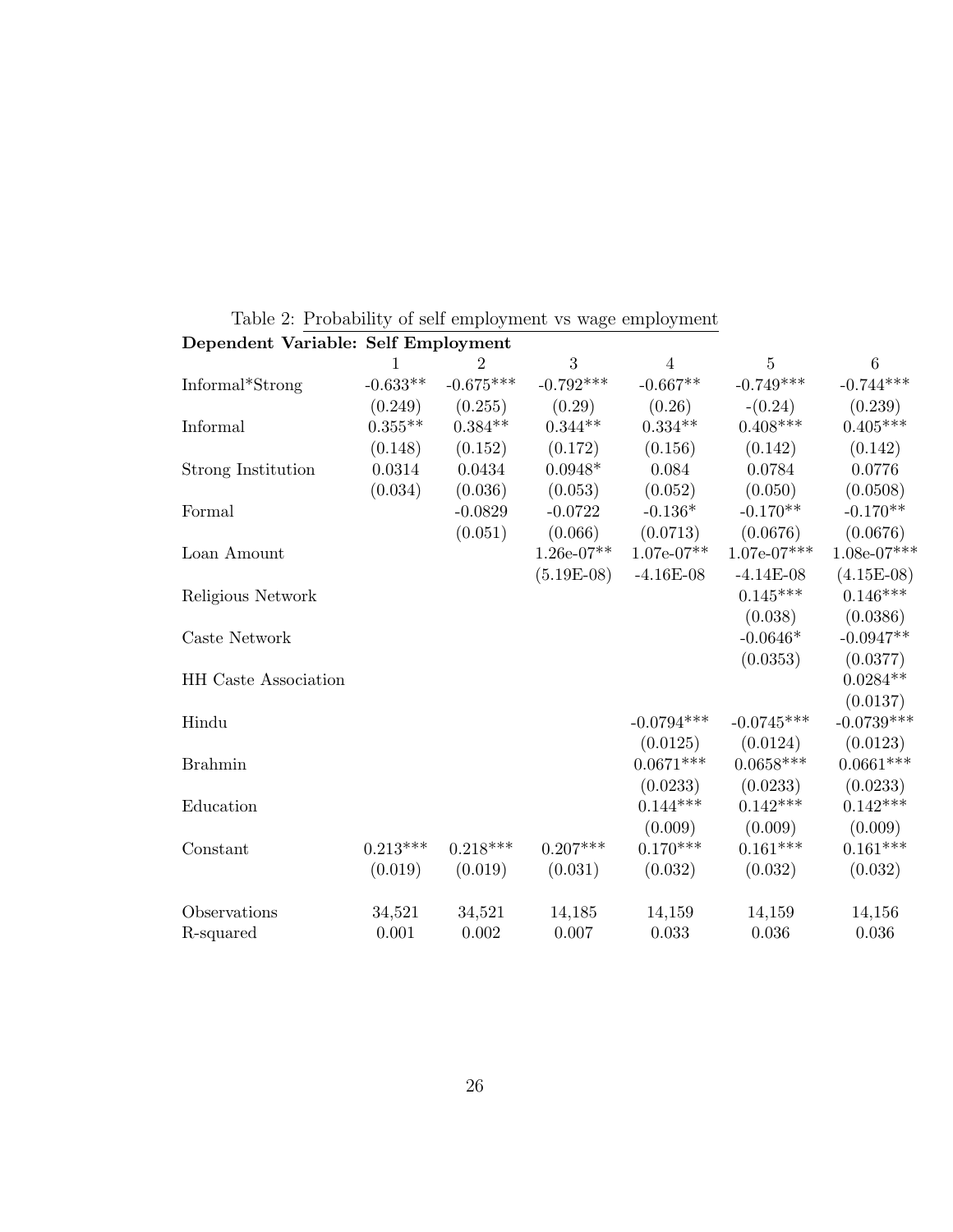| Dependent Variable: Self Employment |            |             |              |                 |               |               |
|-------------------------------------|------------|-------------|--------------|-----------------|---------------|---------------|
|                                     |            | 2           | 3            | 4               | 5             | $\,6$         |
| Informal*Strong                     | $-0.596**$ | $-0.630***$ | $-0.798***$  | $-0.688***$     | $-0.772***$   | $-0.767***$   |
|                                     | (0.23)     | (0.237)     | (0.275)      | (0.251)         | (0.23)        | (0.23)        |
| Informal                            | $0.355***$ | $0.379***$  | $0.354**$    | $0.350**$       | $0.427***$    | $0.425***$    |
|                                     | (0.137)    | (0.141)     | (0.164)      | (0.151)         | (0.137)       | (0.137)       |
| Strong Institution                  | 0.0315     | 0.0413      | $0.102*$     | $0.0921*$       | $0.0860*$     | $0.0853*$     |
|                                     | (0.0335)   | (0.035)     | (0.0519)     | (0.0514)        | (0.0498)      | (0.0496)      |
| Formal                              |            | $-0.0713$   | $-0.0806$    | $-0.142**$      | $-0.176***$   | $-0.176***$   |
|                                     |            | (0.0505)    | (0.066)      | (0.0705)        | (0.0662)      | (0.0662)      |
| Loan Amount                         |            |             | $1.19e-07**$ | $1.00e-07***$   | $1.01e-07***$ | $1.01e-07***$ |
|                                     |            |             | $-4.75E-08$  | $-3.78E-08$     | $-3.76E-08$   | $-3.77E-08$   |
| Religious Network                   |            |             |              |                 | $0.150***$    | $0.152***$    |
|                                     |            |             |              |                 | (0.0373)      | (0.0372)      |
| Caste Network                       |            |             |              |                 | $-0.0678**$   | $-0.0988***$  |
|                                     |            |             |              |                 | (0.0341)      | (0.0365)      |
| <b>HH</b> Caste Association         |            |             |              |                 |               | $0.0292**$    |
|                                     |            |             |              |                 |               | (0.0135)      |
| Hindu                               |            |             |              | $-0.0714***$    | $-0.0665***$  | $-0.0659***$  |
|                                     |            |             |              | (0.0122)        | (0.0121)      | (0.012)       |
| <b>Brahmin</b>                      |            |             |              | $0.0595***$     | $0.0579**$    | $0.0582**$    |
|                                     |            |             |              | (0.0225)        | (0.0225)      | (0.0225)      |
| Education                           |            |             |              | $0.139***$      | $0.137***$    | $0.137***$    |
|                                     |            |             |              | (0.00912)       | (0.009)       | (0.009)       |
| Constant                            | $0.196***$ | $0.201***$  | $0.195***$   | $0.155^{***}\,$ | $0.146***$    | $0.146***$    |
|                                     | (0.0183)   | (0.0188)    | (0.0307)     | (0.0322)        | (0.0319)      | (0.0318)      |
| Observations                        | 36,837     | 36,837      | 14,737       | 14,708          | 14,708        | 14,704        |
| R-squared                           | 0.001      | 0.002       | 0.007        | 0.031           | 0.034         | 0.034         |

Table 3: Probability of self employment vs wage employment & unemployment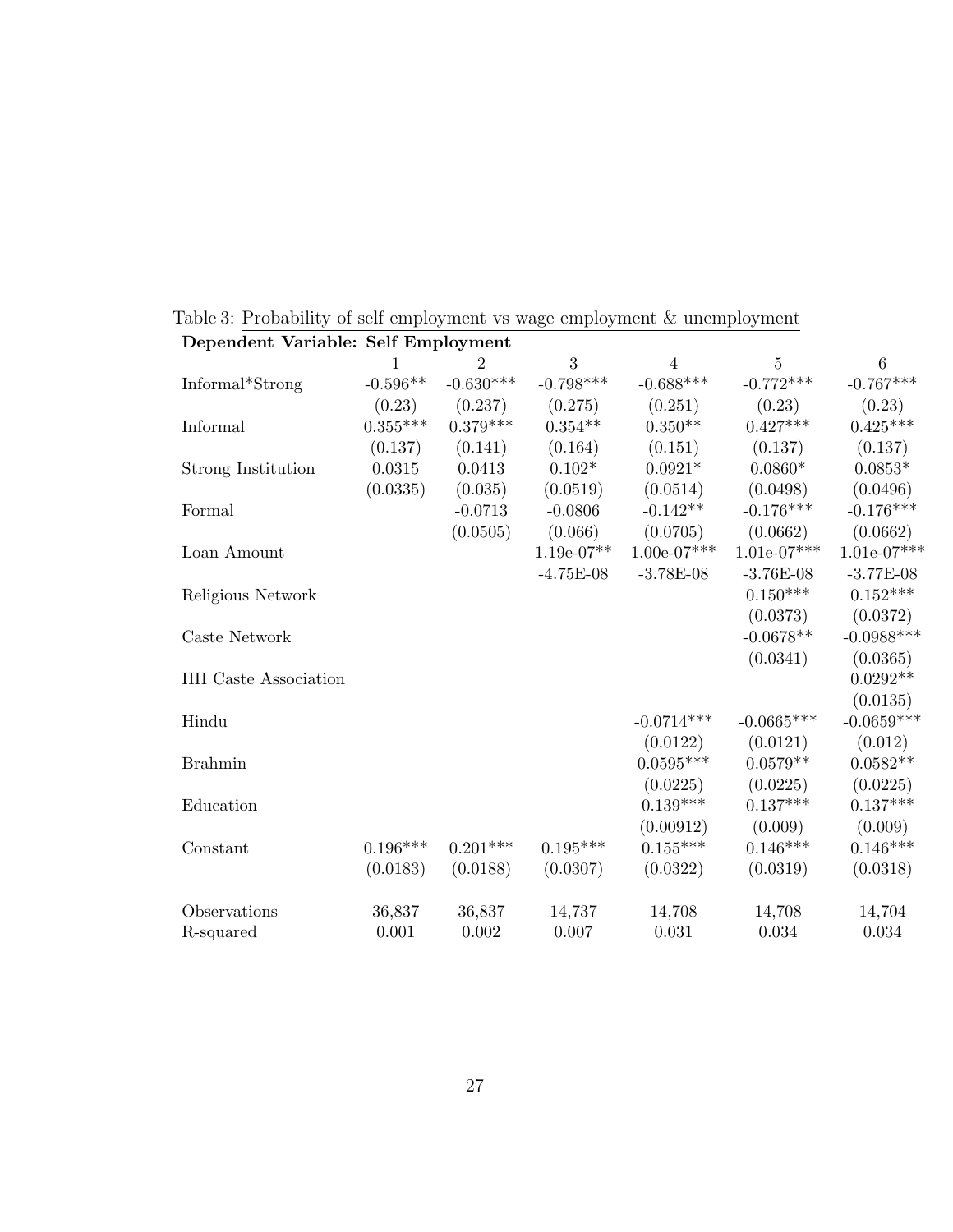| Dependent Variable: Self Employment |               |               |               |
|-------------------------------------|---------------|---------------|---------------|
|                                     | All           | Urban         | Rural         |
| Informal*Strong                     | $-0.744***$   | $-0.895***$   | $-0.43$       |
|                                     | (0.239)       | (0.299)       | (0.275)       |
| Informal                            | $0.405***$    | $0.466***$    | 0.196         |
|                                     | (0.142)       | (0.173)       | (0.173)       |
| <b>Strong Institution</b>           | 0.0776        | 0.112         | 0.0526        |
|                                     | (0.0508)      | (0.0837)      | (0.0526)      |
| Formal                              | $-0.170**$    | $-0.13$       | $-0.186***$   |
|                                     | (0.0676)      | (0.124)       | (0.0637)      |
| Loan Amount                         | $1.08e-07***$ | $5.85e-08***$ | $3.02e-07***$ |
|                                     | $(4.15E-08)$  | $(2.00E-08)$  | $(9.16E-08)$  |
| Religious Network                   | $0.146***$    | $0.237***$    | $0.0990***$   |
|                                     | (0.0386)      | (0.0836)      | (0.034)       |
| Caste Network                       | $-0.0947**$   | $-0.048$      | $-0.0697*$    |
|                                     | (0.0377)      | (0.0936)      | (0.0359)      |
| <b>HH</b> Caste Association         | $0.0284**$    | 0.0362        | 0.0233        |
|                                     | (0.0137)      | (0.0267)      | (0.0154)      |
| Hindu                               | $-0.0739***$  | $-0.0324*$    | $-0.0810***$  |
|                                     | (0.0123)      | (0.0196)      | (0.0159)      |
| <b>Brahmin</b>                      | $0.0661***$   | 0.0153        | $0.0902***$   |
|                                     | (0.0233)      | (0.0347)      | (0.0328)      |
| Education                           | $0.142***$    | $0.130***$    | $0.124***$    |
|                                     | (0.00925)     | (0.0218)      | (0.0098)      |
| Constant                            | $0.161***$    | $0.152***$    | $0.180***$    |
|                                     | (0.0325)      | (0.0513)      | (0.0353)      |
| Observations                        | 14,156        | 4,534         | 9,622         |
| R-squared                           | 0.036         | 0.023         | 0.039         |

Table 4: Probability of self employment vs wage employment: Rural & Urban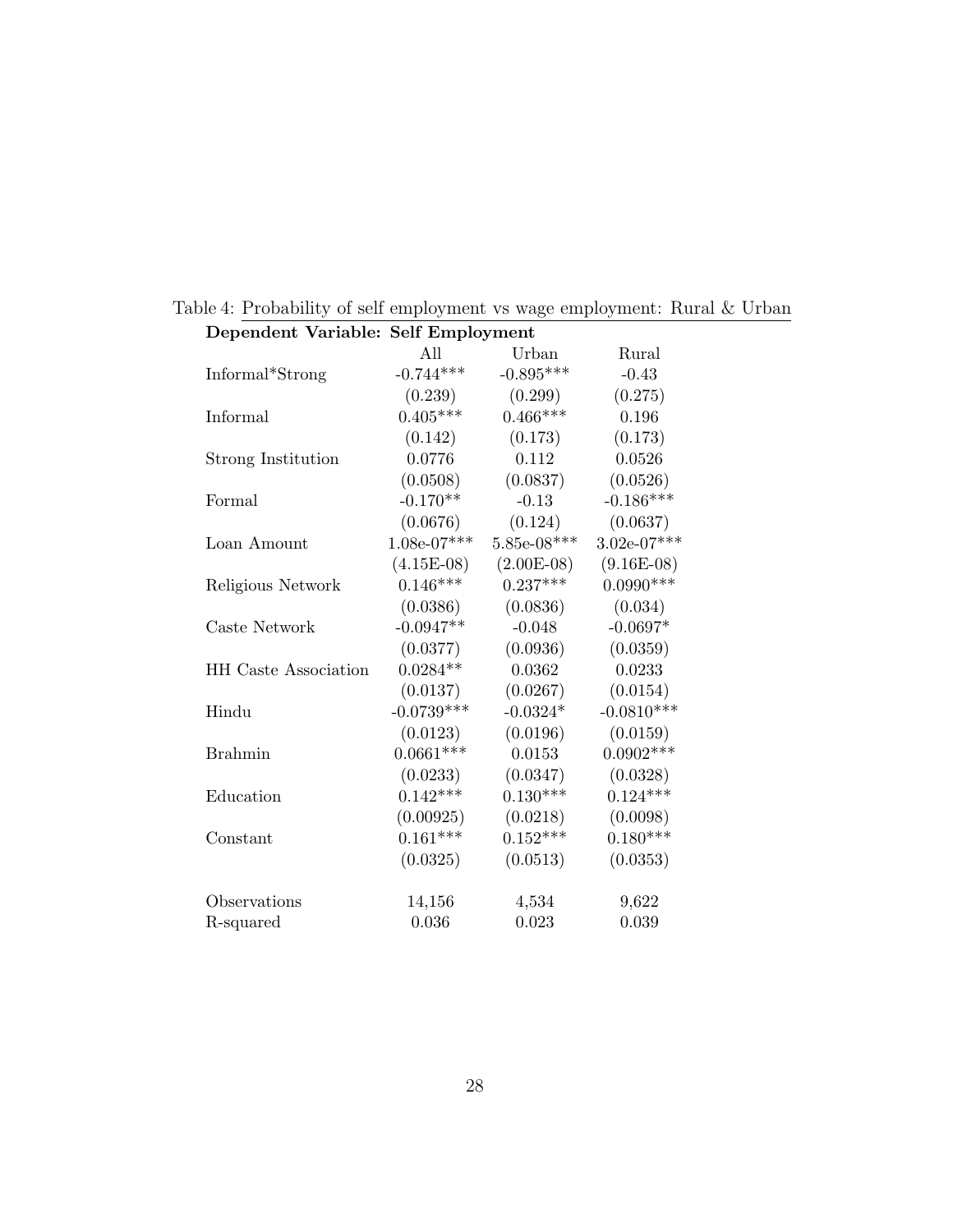| Dependent Variable: Self Employment |               |               |
|-------------------------------------|---------------|---------------|
|                                     | Large Network | Small Network |
| Informal*Strong                     | $-1.128***$   | $-0.724**$    |
|                                     | (0.376)       | (0.318)       |
| Informal                            | $0.602***$    | $0.404**$     |
|                                     | (0.219)       | (0.169)       |
| <b>Strong Institution</b>           | 0.119         | 0.105         |
|                                     | (0.0787)      | (0.0693)      |
| Formal                              | $-0.0965$     | $-0163$       |
|                                     | (0.0938)      | (0.103)       |
| Loan Amount                         | $0.000757*$   | $0.000512**$  |
|                                     | (0.000410)    | (0.000208)    |
| Religious Network                   | $0.212***$    | $0.645***$    |
|                                     | (0.0568)      | (0.189)       |
| Caste Network                       | $-0.0522$     | $-0.605$      |
|                                     | (0.0701)      | (0.933)       |
| <b>HH</b> Caste Association         | 0.0274        | 0.147         |
|                                     | (0.0272)      | (0.0927)      |
| Hindu                               | $-0.0313$     | $-0.0399$     |
|                                     | (0.0242)      | (0.0250)      |
| <b>Brahmin</b>                      | 0.0499        | $-0.0168$     |
|                                     | (0.0421)      | (0.0372)      |
| Education                           | $0.130***$    | $0.122***$    |
|                                     | (0.0322)      | (0.0295)      |
| Constant                            | $0.148***$    | $0.154***$    |
|                                     | (0.0571)      | (0.0514)      |
| Observations                        | 2,323         | 2,211         |
| R-squared                           | 0.024         | 0.021         |
| Note: Mean Cut-off                  |               |               |

Table 5: Heterogeneity Analysis: Network Size